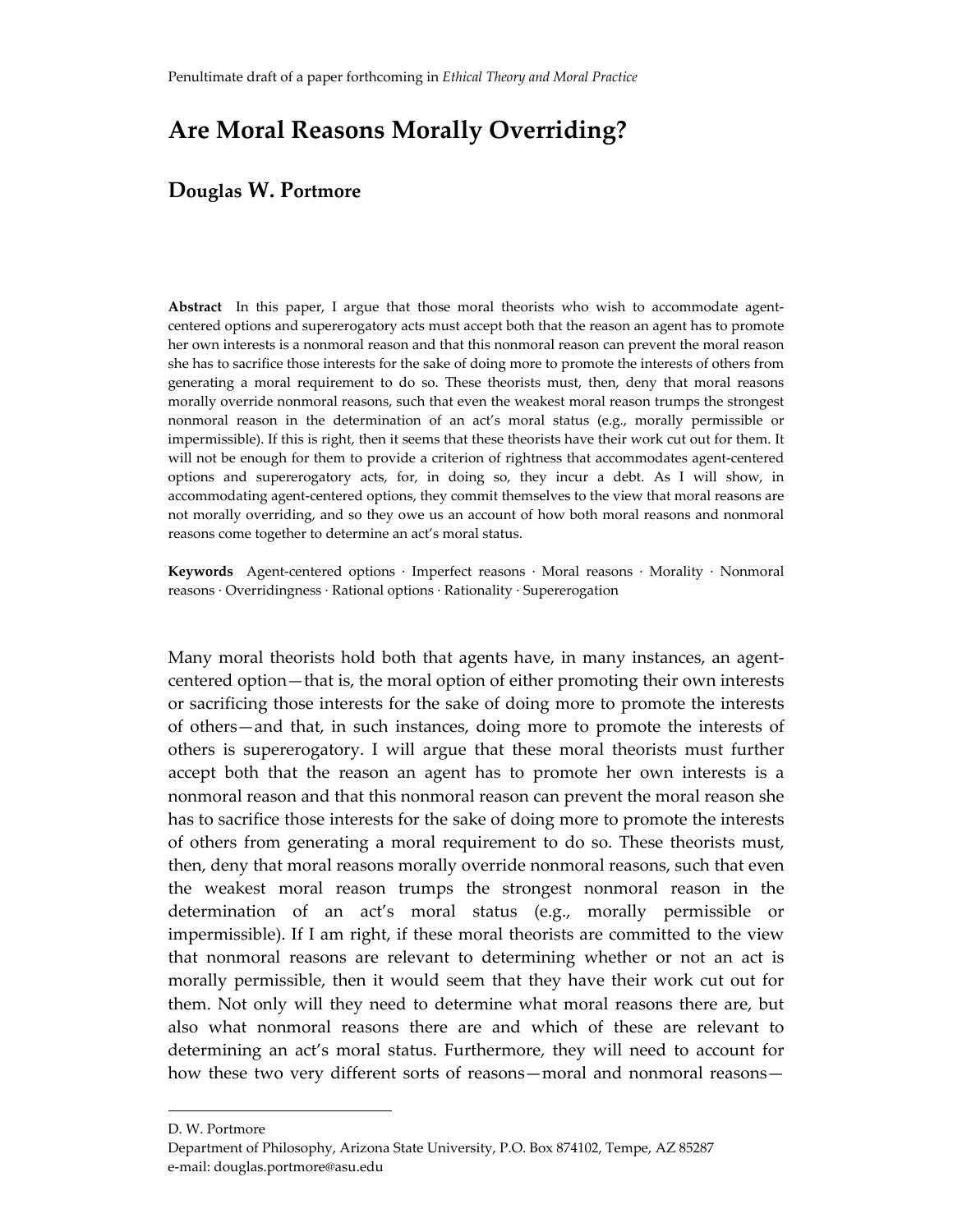"come together" to determine an act's moral status.<sup>[1](#page-1-0)</sup> I will not attempt to do this work here, but only to argue that the work needs to be done.<sup>[2](#page-1-1)</sup>

 I begin the paper by clarifying what it means to say that moral reasons are not morally overriding and by drawing a distinction between moral reasons and morally relevant reasons. Then, in Section 2, I argue that those who wish to accommodate agent‐centered options must deny that moral reasons are morally overriding and claim that the nonmoral reason an agent has to promote her own interests can prevent the moral reason she has to sacrifice those interests for the sake of doing more to promote the interests of others from generating a moral requirement to do so. And, in Section 3, I argue that those who wish to accommodate many typical instances of supererogation must do the same. In Section 4, I rebut Shelly Kagan's objection that if we take this approach to accommodating agent‐centered options and supererogatory acts, we are forced to accept that agents are rationally required to promote their own interests and are, thus, rationally forbidden from performing the supererogatory alternative.[3](#page-1-2) I end, in Section 5, with a few concluding remarks concerning the implications of the view that moral reasons are not morally overriding.

#### **1 Some Quick Clarifications**

To say that one type of reason, say, *m*-reasons, overrides another, say, *n*-reasons, with respect to a certain kind of normative status, *N*, is to say that, in any situation where both types of reasons are present and an act, *x*, has a certain *N*‐ status, no modification of the situation that involves affecting only what *n*‐ reasons there are will change *x's N*-status. That is, if *m*-reasons override *n*reasons with respect to an act's *N*-status, then even the weakest *m*-reason overrides the strongest *n*‐reason in the determination of that act's *N*‐status. To illustrate, suppose that I am morally required to keep my promise to meet with some student, that the reason I have to keep such promises is a moral reason, and that the reason I have to further my own self‐interest is a nonmoral reason. If moral reasons override nonmoral reasons with respect to an act's moral status, then no modification of this situation where only the nonmoral reasons I have for doing something else are altered will change the fact that I am morally required to meet with the student. Thus even if the situation changes such that someone is now offering me a million dollars to give a lecture during the time at which I promised to meet with the student, I will still be morally required to meet with the student and forego this unique opportunity to make a million dollars. If moral reasons are morally overriding, then the nonmoral reason I have to make a

<span id="page-1-0"></span><sup>1</sup> For one possible account, see Chang (2004).

<span id="page-1-1"></span><sup>2</sup> I attempt to do some of this work in Portmore (2008b).

<span id="page-1-2"></span><sup>3</sup> See Kagan (1994), which is in reply to Bratman (1994). See also Kagan (1991), which is in reply to Slote (1991).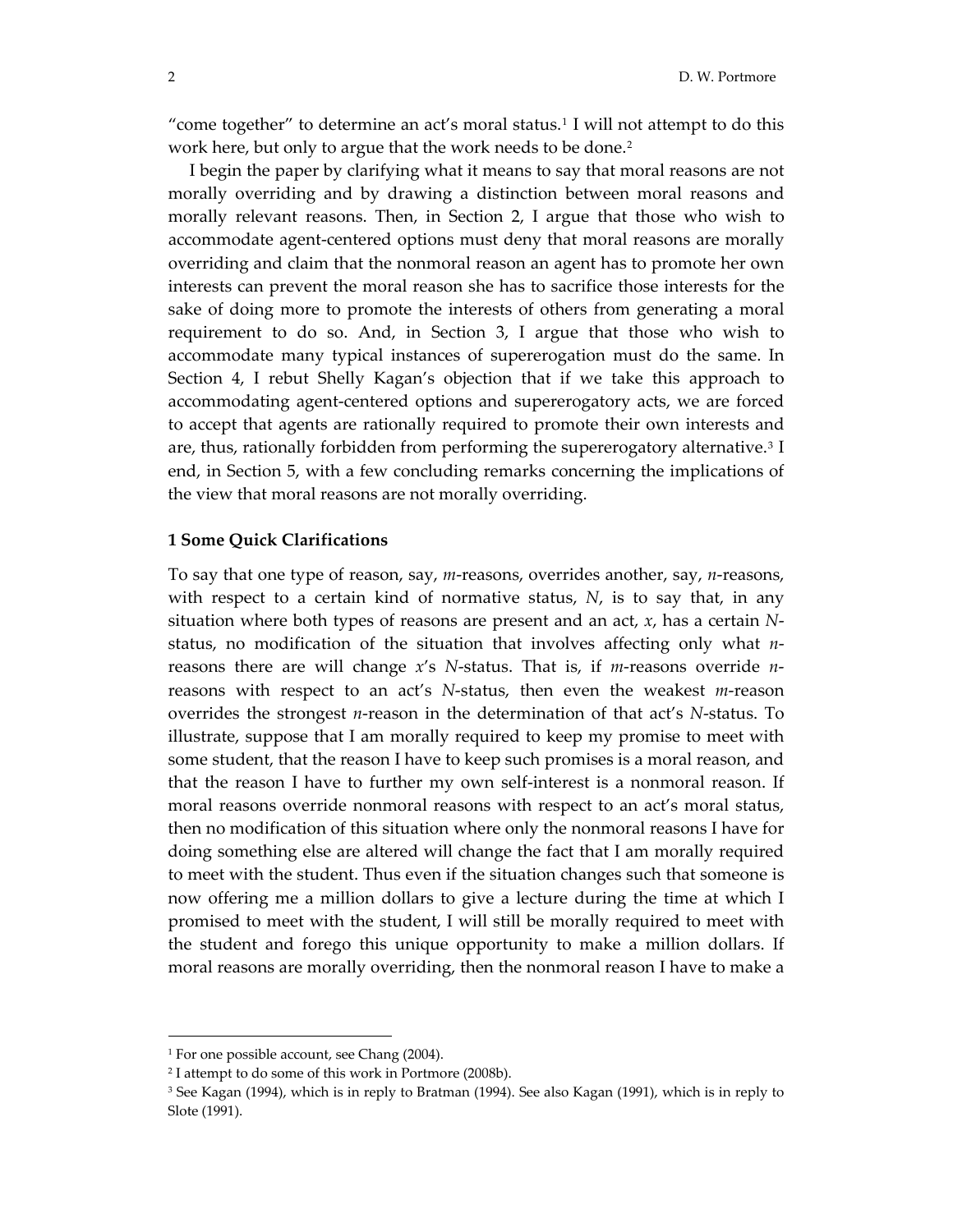$\overline{a}$ 

million dollars is, no matter how strong, powerless to prevent the moral reason I have to keep my promise from generating a moral requirement to do so.

 Note that any thesis to the effect that one type of reason overrides another must be indexed to a certain kind of normative status. And so we must distinguish the thesis that moral reasons are *morally* overriding from the thesis that moral reasons are *rationally* overriding. According to the latter, moral reasons always override nonmoral reasons in the determination of an act's rational status. If this thesis were true, then it would always be *objectively irrational* (i.e., contrary to reason) to refrain from doing what one has most moral reason to do, even if what one has most moral reason to do is only supported by the most trivial of moral reasons and opposed by the weightiest of nonmoral reasons.[4](#page-2-0) I find this thesis incredible, but I will not be arguing explicitly against it here. It is worth pointing out, though, that if moral reasons are not morally overriding, then this supports the contention that they are not rationally overriding either, for it would be quite odd if *moral* reasons were rationally, but not morally, overriding. In that case, we would always be rationally required, although not always morally required, to act in accordance with what we have most moral reason to do. Surely, though, if nonmoral reasons can prevent moral reasons from generating moral requirements, then they can also prevent moral reasons from generating rational requirements. In any case, the focus here will be on whether moral reasons are *morally* overriding.[5](#page-2-1)

 I will argue that any moral theorist committed to accommodating agent‐ centered options must deny that moral reasons are morally overriding. Thus, such theorists are committed to the view that nonmoral reasons can and do affect an act's moral status. But let me stave off one immediate objection. Some will say that, by definition, a moral reason is any reason that is relevant to determining an act's moral status, and thus it is conceptually impossible for a nonmoral reason (a reason that is not relevant to determining an act's moral status) to be relevant to determining an act's moral status. I suppose that one could define a 'moral reason' in this way, but I will adopt a different definition so as to preserve an

<span id="page-2-0"></span><sup>4</sup> An act is *objectively irrational* if and only if the agent has decisive reasons not to perform that act. Thus, the objective rational status of an act is purely a function of the reasons for and against it and its alternatives, regardless of whether or not the agent is aware of them. By contrast, the subjective rational status of an act depends, not on what reasons there are, but on what reasons the agent takes there to be, or, alternatively, on the practical mental functioning of the agent—see Parfit (2008) and Gert (2004), respectively.

<span id="page-2-1"></span><sup>&</sup>lt;sup>5</sup> A separate question is whether an agent can be morally required to perform an act that she does not have most reason to perform, all things considered. Sarah Stroud argues that the answer is 'No', and she calls her thesis the "Overridingness Thesis"—see Stroud (1998). What Stroud calls the "Overridingness Thesis" is more often called *moral rationalism*, but, again, this thesis is distinct from the one that I'll be discussing: the thesis that moral reasons are morally overriding. There is, however, the following interesting relationship between the two. If moral rationalism is true, and if moral reasons are not rationally overriding, then moral reasons won't be morally overriding, for, in that case, what we can morally obligated to do will be limited to those acts that we have most reason to perform, all things considered.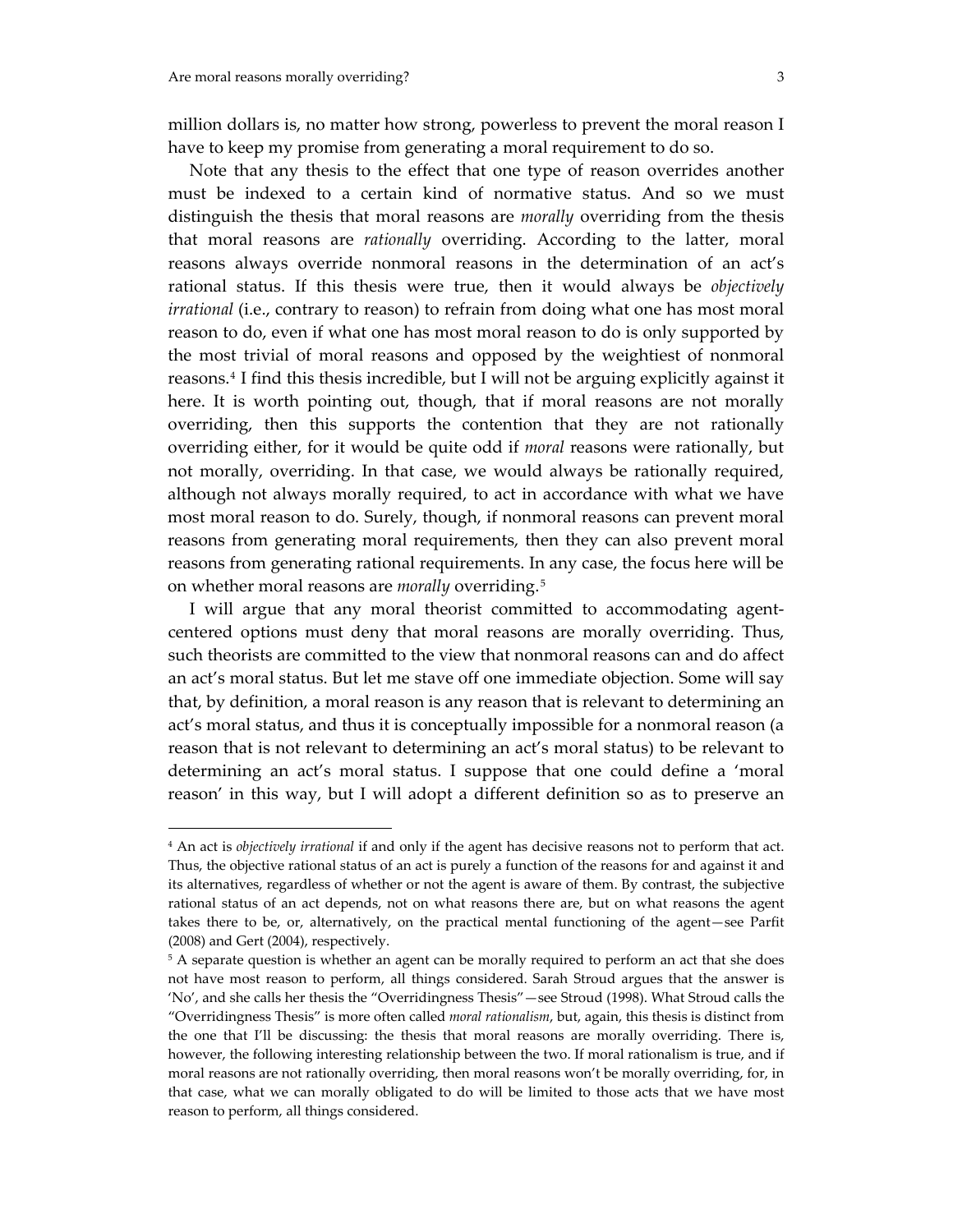important distinction between reasons that are relevant to determining an act's moral status and reasons that, morally speaking, count in favor of, or against, performing some action. I will call any reason that is relevant to determining an act's moral status a *morally relevant reason*, and I will call any reason that, morally speaking, counts in favor of, or against, performing some action a *moral reason*. This is an important distinction to make, because it may be that not all morally relevant reasons are moral reasons. It is possible that some reasons can justify performing acts that it would otherwise be morally impermissible to perform without themselves counting in favor of performing those acts, morally speaking. For instance, we might think that the fact I would personally gain from breaking a promise is not a moral reason to do so in that it does not, *morally speaking,* count in favor of my doing so.[6](#page-3-0) Nevertheless, the reason that I have to act for personal gain may be a morally relevant reason, for, perhaps, such a nonmoral reason could, if sufficiently weighty, justify my breaking a promise. In any case, it would be a mistake to rule out, by definition, the very real possibility that nonmoral reasons (i.e., reasons that, morally speaking, do not count in favor of, or against, any action) are relevant in determining an act's moral status.

 Having clarified the relevant terminology, I now proceed to argue that those who wish to accommodate agent-centered options must deny that moral reasons are morally overriding.

# **2 Moral Reasons, Overridingness, and Agent‐Centered Options**

Consider the following typical instance of an agent‐centered option. An agent has a certain sum of money that she can use either to secure a considerable benefit for herself or to secure a far more considerable net benefit for various needy, distant strangers. Suppose, for instance, that she must choose to use the money that she has saved either to place a down payment on a new home or to help various needy, distant strangers by donating it to Oxfam. In this and many other typical instances of agent‐centered options, the following four claims hold:

- (1) The agent has the choice to act either self‐interestedly or altruistically—that is, she has the choice either to promote her own self‐interest or to sacrifice her self-interest for the sake of doing more to promote the interests of others.
- (2) It is morally permissible for her to act self‐interestedly.
- (3) It is also morally permissible for her to act altruistically.
- (4) The reason that she has to act altruistically has sufficient *moral requiring strength* that it would, absent countervailing reasons, generate a moral requirement to act altruistically.

<span id="page-3-0"></span><sup>6</sup> Nor does the fact that I would personally gain by performing the act count against my performing it, morally speaking.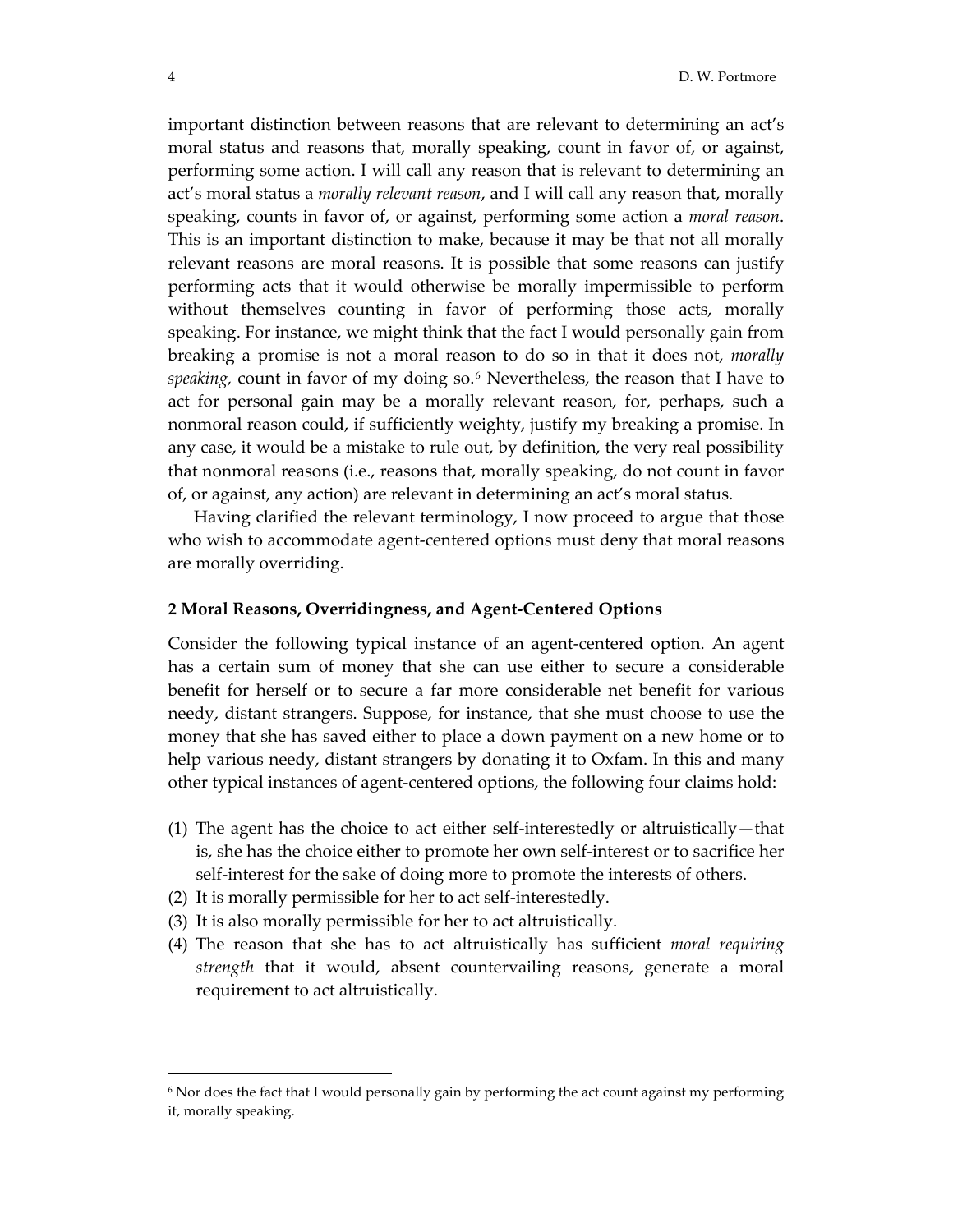Claim (4) is in need of both clarification and justification. I'll start by clarifying what the moral requiring strength of a reason is. Reasons seem to play at least two normative roles in determining an act's moral status: a requiring role and a justifying role. Reasons can morally require performing acts that it would otherwise be morally permissible to refrain from performing (the requiring role), and reasons can morally justify performing acts that it would otherwise be morally impermissible to perform (the justifying role). Given these two normative roles, reasons have two potentially separable dimensions of strength: *moral requiring strength* and *moral justifying strength*. A reason has moral requiring strength to the extent that it can make it morally impermissible to refrain from performing acts that it would otherwise be morally permissible to refrain from performing, and a reason has moral justifying strength to the extent that it can make it morally permissible to perform acts that it would otherwise be morally impermissible to perform. We can, then, determine whether one reason, *R1*, has more moral requiring strength and/or more moral justifying strength than another, *R2*, using the following criteria: [7](#page-4-0)

*R*1 has more *moral requiring strength* than *R*2 if and only if:

- (i) *R*1 would make it morally impermissible to do anything that *R*2 would make it morally impermissible to do.
- (ii) *R*1 would make it morally impermissible do some things that *R*2 would *not* make it morally impermissible to do.

*R*1 has more *moral justifying strength* than *R*2 if and only if:

 $\overline{a}$ 

- (i) *R*1 would make it morally permissible to do anything that *R*2 would make it morally permissible to do.
- (ii) *R*1 would make it morally permissible do some things that *R*2 would *not* make it morally permissible to do.

 To illustrate the former criterion, consider that, on commonsense morality, the reason one has to refrain from killing an innocent person has more moral requiring strength than the reason one has to prevent an innocent person from dying. This is true in virtue of the following two facts: (i) If it would be immoral to do something—e.g., to check one's email—because it would entail failing to prevent an innocent person's death, then it would also be immoral to do that same thing—i.e., to check one's email—if it would entail killing an innocent person. (ii) Even though it would be morally permissible to let an innocent person die in order to save one's daughter (as where both are drowning and one has only enough time to save one of the two), it would not be morally

<span id="page-4-0"></span><sup>7</sup> These are adapted from Joshua Gert's criteria for *rational* requiring strength and *rational* justifying strength. See Gert (2003, pp. 15‐16).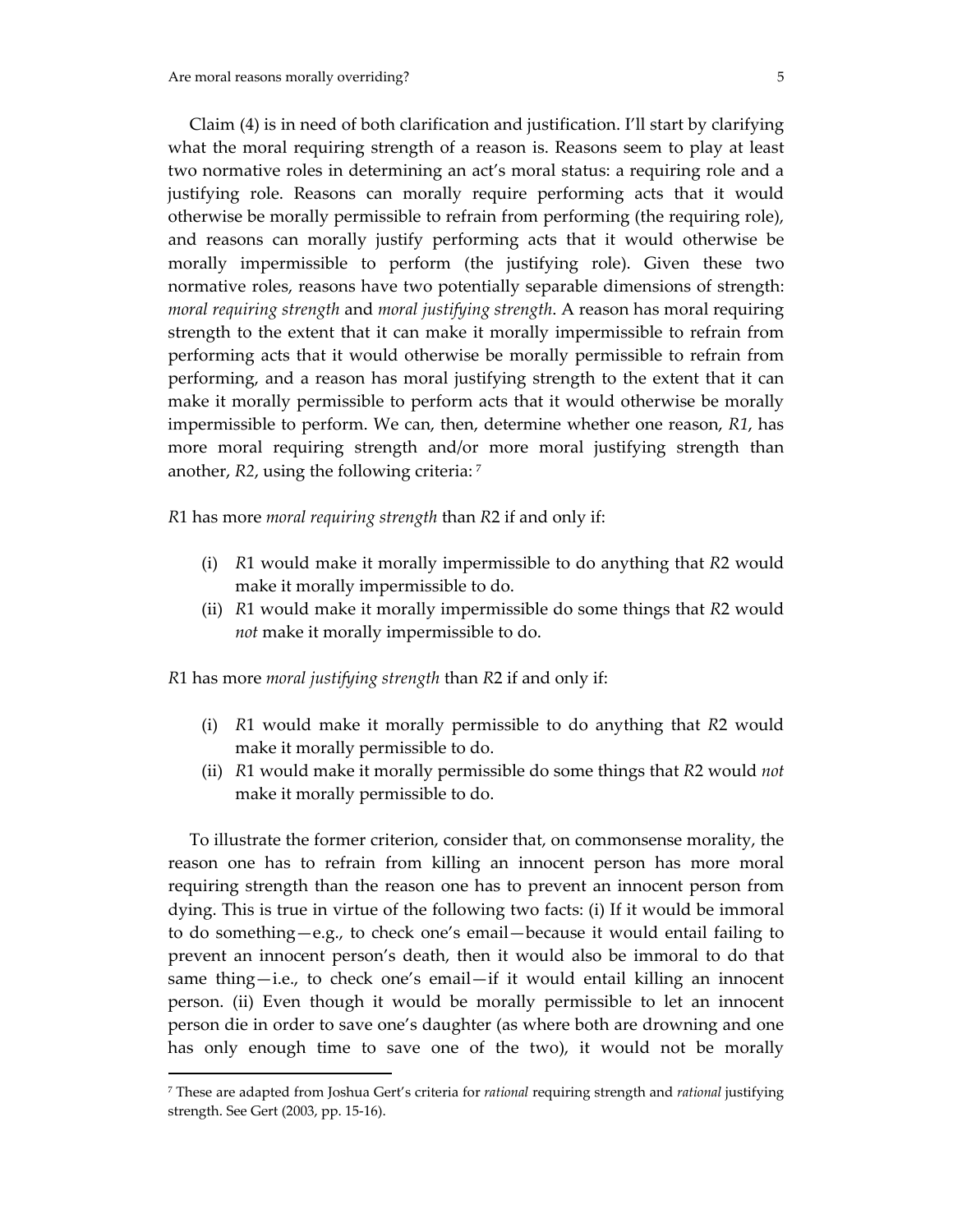permissible to kill an innocent person in order to save one's daughter (as where one's daughter needs that person's heart to live).

 To illustrate the latter criterion, consider that, on commonsense morality, the reason one has to save three lives has more moral justifying strength than the reason one has to save one life. This is true in virtue of the following two facts: (i) If it would be morally permissible to do something that would otherwise be immoral—e.g., to break a promise to meet with a student—in order to save a life, then it would also be permissible to do that same thing $-i.e.,$  to break that promise to meet with the student—in order to save three lives. (ii) Even though it would not be morally permissible to fail to save two lives in order to save just one (assuming that everything else is equal and, thus, that there is no reason that favors saving the one as opposed to the two), it would be morally permissible to fail to save two lives in order to save three.<sup>[8](#page-5-0)</sup>

 Having clarified what is meant by the phrase 'moral requiring strength' in (4), I now need to justify (4). To see that the reason the agent has to act altruistically does have sufficient moral requiring strength that it would, absent countervailing reasons, generate a moral requirement to act altruistically, consider the following two cases. In the first case, a woman named Fiona is accessing her savings account via the Internet, and is about to transfer the entire balance to her escrow company so as to place the necessary down payment on a new home. She must do this if she is to purchase a new home, and she can do this simply by clicking on button A. However, there is an alternative. By clicking on button B, her savings will be transferred, not to her escrow company, but to Oxfam. By clicking on button B, then, she will be providing various needy, distant strangers in the Third World with some considerable benefit (e.g., potable water). Those who accept that there is an agent-centered option in such cases believe that, given the tremendous sacrifice involved, Fiona is not morally required to click on button B.[9](#page-5-1) But they also believe that the fact that her doing so would produce such a considerable benefit for these distant, needy strangers constitutes a reason of considerable moral requiring strength to click on button B. Indeed, but for the costs involved, it seems that this reason would generate a moral requirement to click on button B.

 To see this, consider the second case, a variant of the first. In this case, Fiona can transfer the money to her escrow company by clicking on *either* button A or button B, and, in this case, a very rich man has agreed to transfer an equivalent sum of his own money to Oxfam if, and only if, Fiona clicks on button B. So, in

<span id="page-5-0"></span><sup>8</sup> Of course, John Taurek has argued that it might be permissible to save the one instead of the two if one were to flip a coin to decide which group to save—see Taurek (1977). Nevertheless, I'm claiming only that, on commonsense morality, it would be impermissible to save the one instead of the two absent some special reason for saving the one.

<span id="page-5-1"></span><sup>9</sup> If the reader believes that, given that lives are at stake, Fiona is morally required to click on button B, then imagine a revised version of the case where the net benefit that the strangers would receive were Fiona to click on button B is only slightly more significant than the net benefit that Fiona would receive were she to click on button A.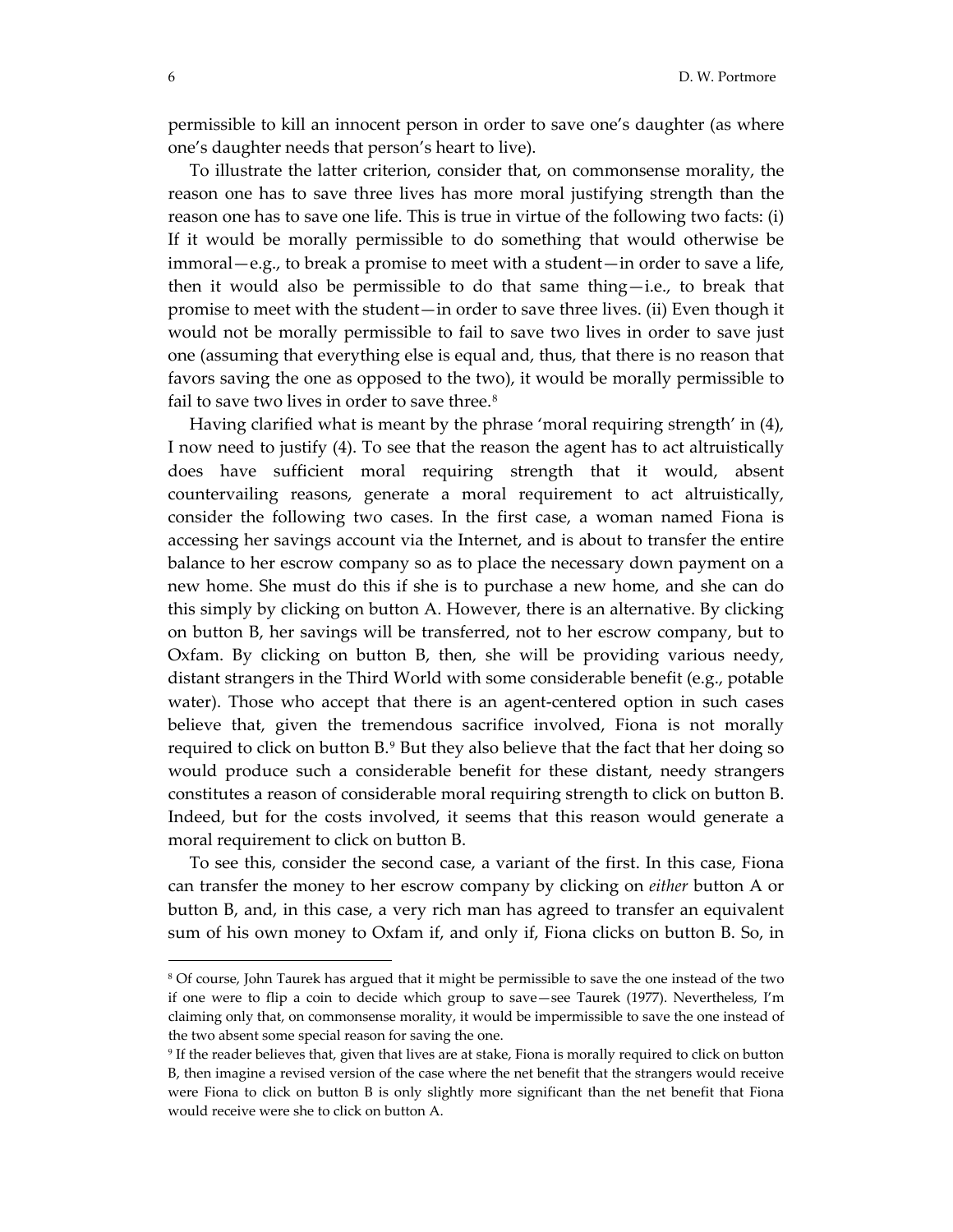$\overline{a}$ 

either case, Fiona will purchase her new home, but, by clicking on button B, she will also secure a considerable benefit for various others. Assume that there are no other morally relevant facts. Surely, in this case, Fiona is morally required to click on button B, for there is no good reason why she should not do so. By clicking on button B, she can purchase her new home while also providing an even more considerable net benefit for a number of others, and she can do so at no cost to herself, at minimal cost to the rich man (who, given the diminishing marginal utility of money, has more money than he can effectively use to benefit himself), and at absolutely no cost to anyone else. If one thinks that beneficence is only required when the would‐be beneficiary is in great need or below a certain threshold of well-being, assume that those various needy, distant strangers that will be helped by Fiona's clicking on button B are below this threshold.

 Given that the advocate of agent‐centered options thinks that the reason Fiona has to click on button B gives rise to a moral requirement in the absence of countervailing reasons, she must conclude that it is a reason of sufficient moral requiring strength to generate a moral requirement in the absence of countervailing reasons. The only relevant difference between this case—the case of Fiona's clicking on button B and helping the stranger at no cost to herself and the first case is how costly it is for Fiona to provide the strangers with a considerable benefit. But surely it is implausible to suppose that Fiona's reason to benefit the strangers or its moral requiring strength diminishes as the cost of her doing so increases.[10](#page-6-0) Suppose, for instance, that we were to gradually increase the cost of clicking on button B, from no cost at all, to 10 cents, to 20 cents, to 30 cents, etc.[11](#page-6-1) It is not as if there is less and less to be said in favor of providing the strangers with a considerable benefit as the cost of clicking on button B increases

<span id="page-6-0"></span><sup>10</sup> See Kagan (1989, p. 49). Of course, particularists might object that a reason can have a great deal of moral requiring strength in one context (e.g., the context in which the cost of acting altruistically is quite low) but very little to no moral requiring strength in another context (e.g., the context in which the cost of acting altruistically is quite high), for particularists will deny that reasons have any stable valence or strength values across possible contexts. But see Gert (2007) for an interesting and powerful response. Gert argues that the particularist "cannot merely deny that it makes sense to ascribe *stable* strength values to reasons: values that they keep from context to context. Rather, the particularist must make the blanket claim that talk of the strength of a reason makes no real sense even in a restricted context" (2007, p. 553). This is because, when we assign a strength value to a reason, we are providing a concise representation of the way it affects the normative statuses of acts across a range of contexts. For instance, if we assign greater moral requiring strength to one reason than another, we are committed to a claim about how these two reasons affect the moral statuses of acts across contexts: specifically, we must claim that the one reason would make it morally impermissible to do anything that the other reason would make it morally impermissible to do. Since this is precisely the sort of claim that particularists must deny, they must deny that talk of the strength of a reason makes any sense at all, even in particular contexts.

<span id="page-6-1"></span><sup>&</sup>lt;sup>11</sup> If this just seems like an instance of Sorites Paradox to you, then increase the size of the incremental changes to the point where vagueness is no longer an issue. I don't see how the size of the increases matters. It seems to me that even if we increase the cost to the agent in one thousand dollar increments, it still won't feel like there is less and less to be said in favor of her benefiting the strangers with each incremental increase. Thanks to Dale Dorsey for raising this worry.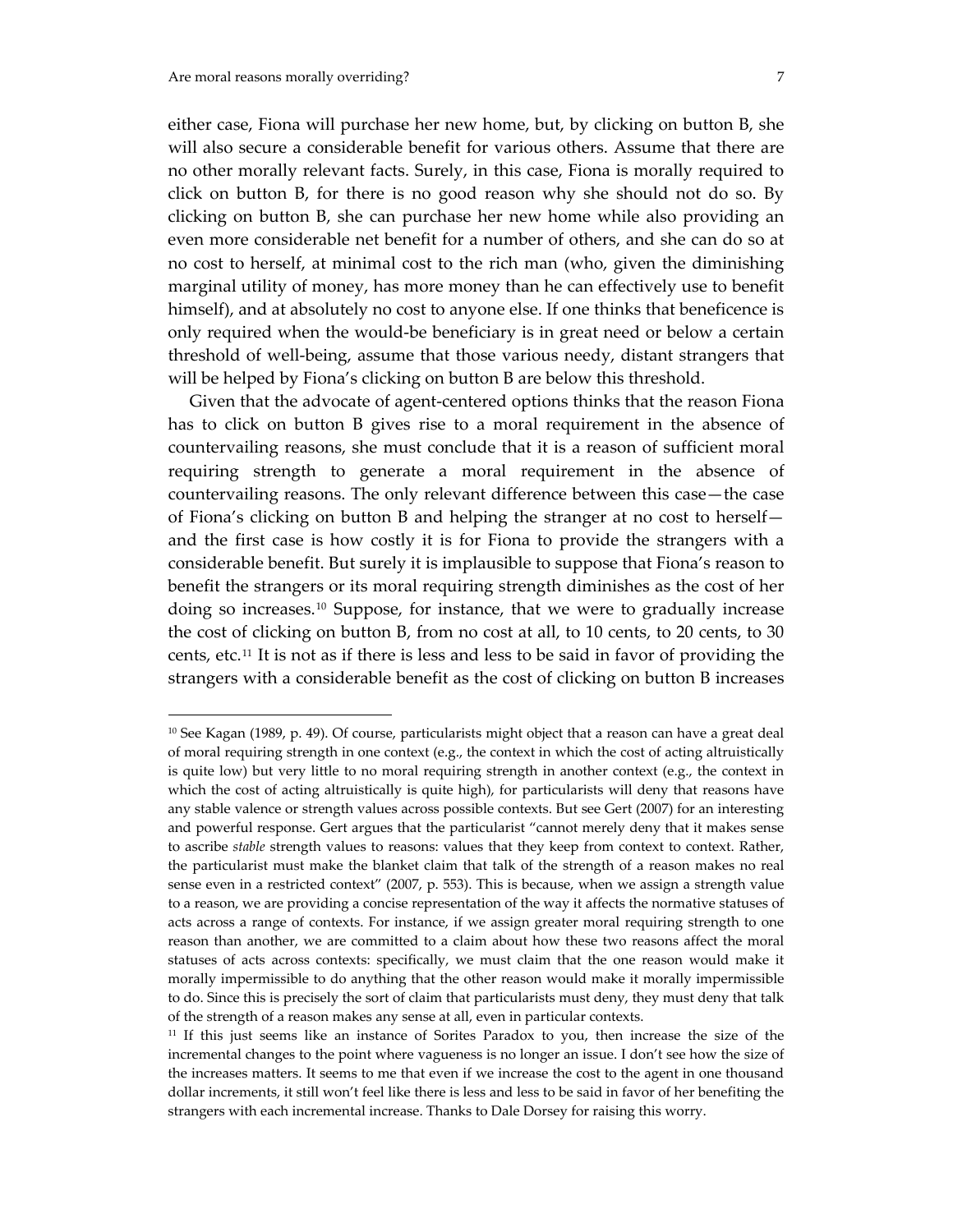for the agent. At least, that is not what the phenomenology of the case tells us, for it feels like a case where one reason is outweighed by another, not like a case where one reason is undermined by another. If it were the latter, then once the cost was high enough, Fiona should cease to feel any pull toward clicking on button B. But even when the cost is extremely high, it is still clear that the fact that clicking on button B would result in a considerable benefit for a number of others speaks in favor of Fiona's doing so, morally speaking. So we should conclude that those who are committed to typical instances of agent‐centered options are committed not only to claims (1)‐(3), but also to claim (4).

 Given (4), we must ask: What prevents the moral reason the agent has to act altruistically, with its considerable moral requiring strength, from generating a moral requirement to act altruistically? Clearly, it must be the reason the agent has to act self-interestedly, as this is the only countervailing reason, and we must cite some countervailing reason, since, given (4), we are to assume that the moral reason the agent has to act altruistically would generate a moral requirement to do so absent countervailing reasons. We must also assume that this countervailing reason to act self‐interestedly must have at least as much moral justifying strength as the reason the agent has to act altruistically has moral requiring strength; indeed, it must have significantly more, because we think that the option to act self‐interestedly would remain even if there was an increase in the moral requiring strength of the reason that favors acting altruistically. Lastly, we must assume that this reason to act self‐interestedly must have less moral requiring strength than moral justifying strength, for, otherwise, we would end up with a moral requirement to act self‐interestedly instead of a moral option to act either altruistically or self‐interestedly. This is Shelly Kagan's worry. He says,

If, in some particular case, the balance of morally relevant reasons did not favor promoting the overall good [i.e., acting altruistically] but favored instead promoting the agent's own interests [i.e., acting self-interestedly]—then it seems that these reasons would still go on to generate a moral *requirement*. Admittedly, the agent would not be morally required to promote the overall good, but she *would* be morally required to promote her interests. Yet…[w]hat we were looking for was a defense of a moral *option*, according to which the agent would still be morally permitted (although not required) to do the act with the best results overall. (1994, pp. 338‐9)

 The solution, as a number of philosophers have pointed out (Slote, 1991; Bratman, 1994), lies in claiming that the morally relevant reasons that favor acting self‐interestedly as opposed to altruistically are nonmoral reasons. If such nonmoral reasons can prevent the moral reason one has to act altruistically from generating a moral requirement, then what we end up with is a moral option rather than a moral requirement to act self-interestedly, since nonmoral reasons, by definition, have no moral requiring strength.[12](#page-7-0) Kagan overlooks this possible

<span id="page-7-0"></span><sup>&</sup>lt;sup>12</sup> If a given reason for action did have some moral requiring strength, it would thereby count in favor of performing that act, morally speaking, and would, therefore, be a moral reason.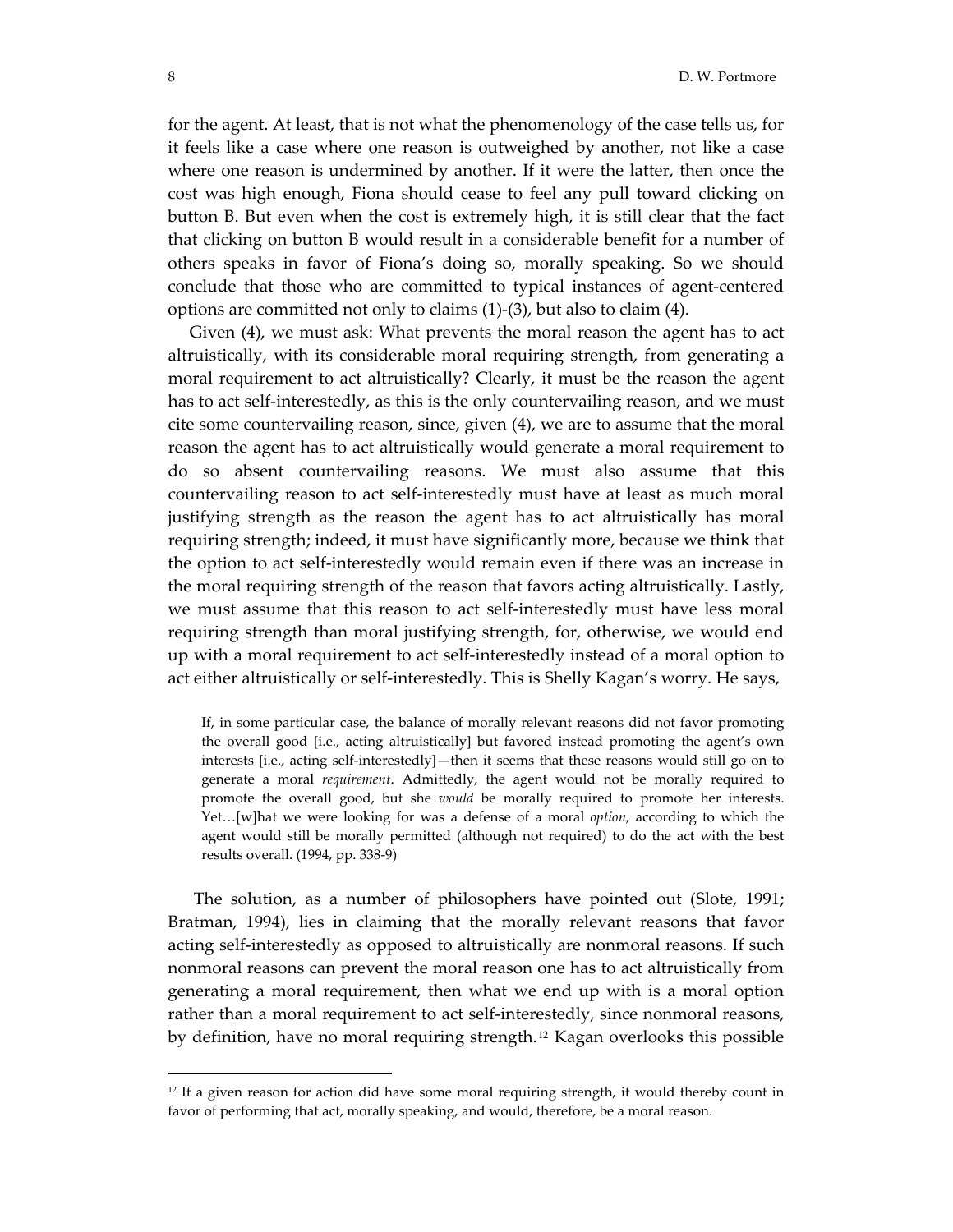solution to his worry, because he assumes that moral reasons are morally overriding and that, therefore, the only sorts of reasons that could prevent the moral reason one has to act altruistically from generating a moral requirement to do so is a moral reason to do something else. He says, "since we are concerned with what is required by *morality*, the relevant reasons—whether decisive or not—must be moral ones" (1989, p, 66). But Kagan's inference is unwarranted; we should not just assume that moral reasons are morally overriding such that nonmoral reasons are just irrelevant with regard to what is required by morality.

Fortunately for the defender of agent-centered options, it is quite plausible to suppose that the reason one has to further one's self-interest is a nonmoral reason and is, thus, a reason with no moral requiring strength. Moral reasons are, of course, a proper subset of reasons for action. So if reasons are considerations that count in favor of, or against, performing an action, then moral reasons are considerations that, *morally speaking*, count in favor of, or against, performing an action. But there is nothing, morally speaking, that counts in favor of promoting one's self‐interest, as such.[13](#page-8-0) This is not to say that one never has a moral reason to do what will further one's self‐interest—one sometimes does, as when doing one's moral duty coincides with promoting one's self‐interest. The claim, then, is only that the mere fact that performing some act will further one's self‐interest does not itself, morally speaking, count in favor of doing so, for the mere fact that performing some act would be in one's self‐interest is never enough to make an act morally obligatory, or even morally supererogatory. The fact that I would benefit from getting a massage does not, morally speaking, count in favor of my getting one. If I had the opportunity to get one for free and chose instead to do something less beneficial for myself, I could rightly be called foolish or imprudent, but not immoral. Thus the reason one has to act self-interestedly doesn't seem capable of making an act morally obligatory. Nor is it capable of making an act morally supererogatory. Consider, for instance, that in those instances where I am morally required to come to someone's aid, as where there is a child drowning in a shallow pond, ensuring that I benefit myself in the process (by, say, alerting the news media so that I might receive some reward) would not count as an instance of going above and beyond the call of duty.

 Of course, someone might object that there are duties to the self, and that such duties show that there is a moral reason to promote one's self-interest. But the idea that there are certain duties to the self is compatible with the claim that there is no moral reason, per se, to promote one's self‐interest. To illustrate, take the duty to develop one's talents. It seems that this duty derives, not from a duty to pursue prudential goods (i.e., one's self‐interest), but from either a duty to pursue certain perfectionist goods or a duty not to waste valuable gifts, for we are not morally obligated to develop every talent that would be of prudential

<span id="page-8-0"></span><sup>&</sup>lt;sup>13</sup> For a more thorough defense of this claim than what appears below, see Portmore (2003, Section III).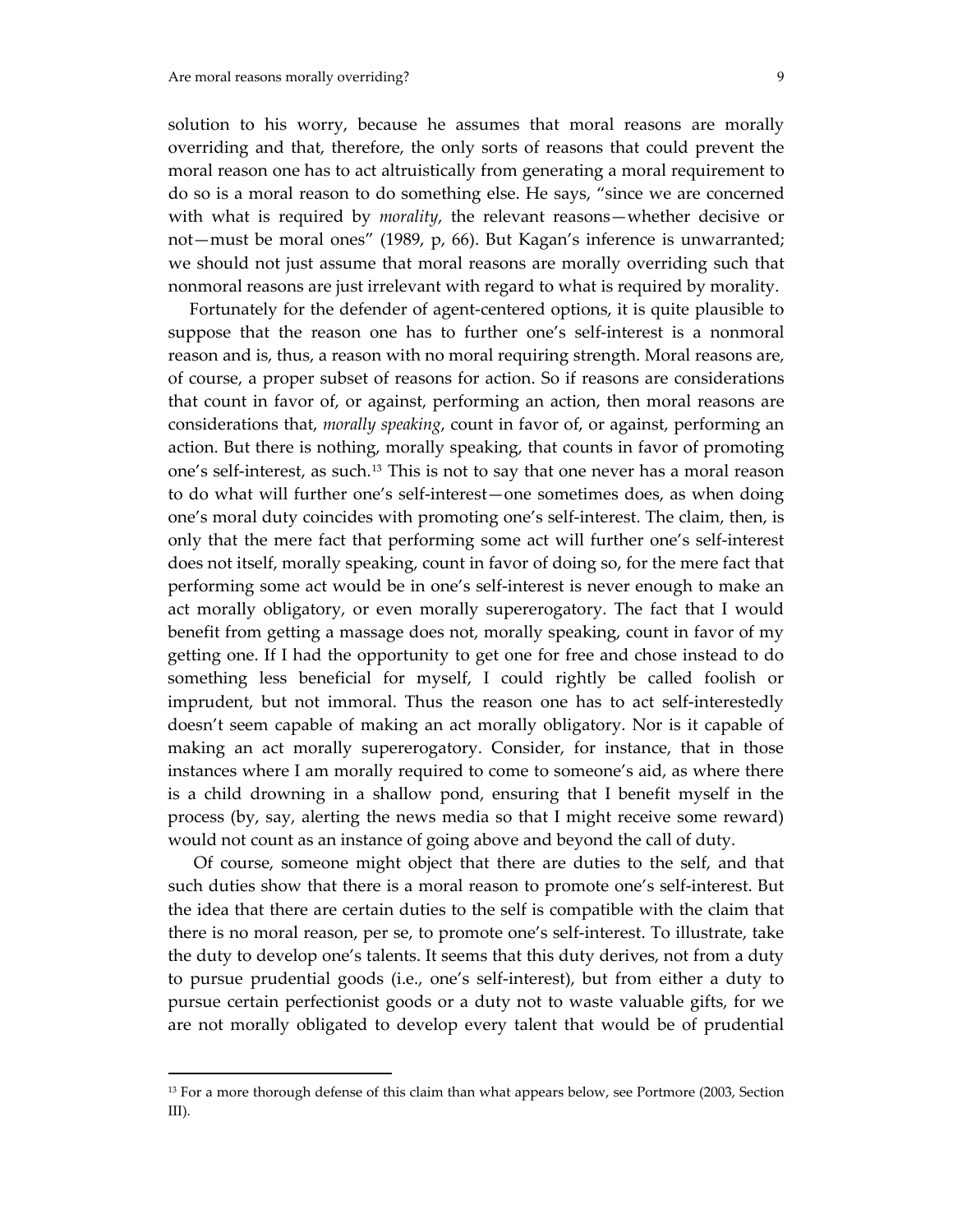benefit to ourselves.[14](#page-9-0) Take, for instance, the ability to walk on one's hands over great distances. This is not the sort of talent that one is morally obligated to develop. Of course, one might benefit from developing such a talent, as where one wishes to make it into *The Guinness Book of World Records.* But even then, one isn't morally required, but only prudentially required, to develop that talent. This suggests that the reason it is wrong to waste certain talents has nothing to do with the individual's self‐interest. If that were the case, we should object to the failure to develop any talent that would be of potential benefit to the individual who has it. But we don't; we don't morally object to wasting one's talent for walking on one's hands even where developing that talent would promote one's self‐interest. Consider also that it seems that it would have been wrong for Mozart to have wasted his unique musical gifts even if he would have been slightly better off (prudentially speaking) doing something else. It seems, then, that the wrongness of wasting such great gifts lies with its wastefulness and not with its effects on the individual's self‐interest. So we can admit that people are sometimes required to develop their talents, but we shouldn't infer from this that there is a moral reason to promote one's self‐interest.

Of course, there is no denying that, on some moral theories (e.g., act utilitarianism), there is as much a moral reason to promote one's own interests as to promote anyone else's interests. Nevertheless, the point of this paper is to show that those moral theorists who endorse agent-centered options are committed to the view that the reason one has to promote one's self-interest is a nonmoral reason and that such a nonmoral reason can prevent a moral reason from generating a moral requirement. Since utilitarians deny the existence of agent-centered options, what they think just isn't relevant to the issue at hand. Also, unlike utilitarians, moral theorists who endorse agent‐centered options typically give some credence to the sorts of intuitions that I've appealed to above. So my appeal to intuitions should hold some sway over them. In any case, though, it seems that such moral theorists must hold that the reason we have to promote our self‐interest is a nonmoral reason if they wish to avoid, as Kagan worries, trading one moral requirement for another. And so we should conclude that those committed to agent‐centered options are further committed to:

(5) The reason the agent has to act self‐interestedly is a nonmoral reason.

But how can all of (1)-(5) be true? The only way is if the following is also true:

<span id="page-9-0"></span><sup>&</sup>lt;sup>14</sup> Perfectionist goods are not equivalent to, and do not necessarily correlate with, prudential goods. See Sumner (1996, pp. 23‐4).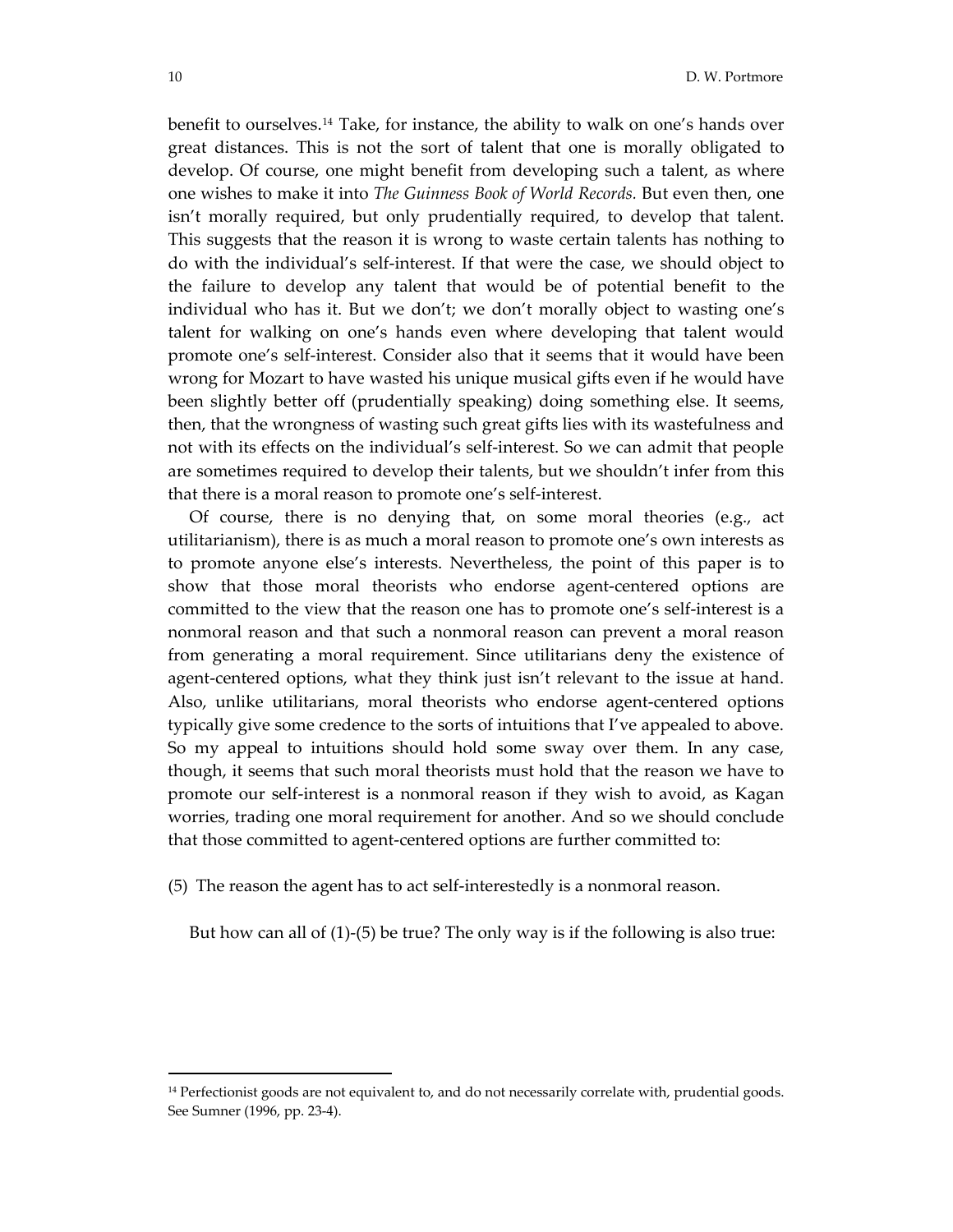(6) Moral reasons are not morally overriding—nonmoral reasons can, and sometimes do, prevent moral reasons, even those with considerable moral requiring strength, from generating moral requirements.[15](#page-10-0)

Unless  $(6)$  is true, there is no way that  $(1)-(5)$  could all be true. To see this, consider the following indirect proof. If, contrary to (6), moral reasons are morally overriding, then the reason the agent has to act self‐interestedly would be powerless to prevent the moral reason the agent has to act altruistically from generating a moral requirement to act altruistically, for, according to (5), the reason she has to act self-interestedly is a nonmoral reason. Clearly, if moral reasons are morally overriding, then nonmoral reasons, such as this one, would be powerless to prevent them from generating moral requirements. And, given (4), we must assume that the agent has a moral reason to act altruistically and that it has considerable moral requiring strength, such that it will generate a moral requirement absent countervailing reasons. Now, the only countervailing reason in this instance is the reason the agent has to act self-interestedly, but, as we've just established, this nonmoral reason is incapable of preventing the moral reason she has to act altruistically from generating a moral requirement. Thus, if we deny (6), we are forced to accept that the agent is morally required to act altruistically, and that would mean that we would have to deny (2)—that is, we would have to deny that it is morally permissible for the agent to act self‐ interestedly. So in order to accept all of  $(1)-(5)$ , we must accept  $(6)$ . And since those who accept typical instances of agent‐centered options are committed to  $(1)-(5)$ , they are also committed to  $(6)$ . That is, they are committed to the view that moral reasons are not morally overriding.

 In the next section, I approach the same problem from a different angle, showing that those who wish to accommodate typical instances of supererogation must accept that moral reasons are not morally overriding.

### **3 Moral Reasons, Overridingness, and Supererogation**

 $\overline{a}$ 

Let me begin by stating two necessary conditions for an act's being supererogatory:

<span id="page-10-0"></span><sup>&</sup>lt;sup>15</sup> One way this might be true is if moral rationalism is true. Moral rationalism is the view that an agent can be morally required to perform a given act only if there is most reason, all things considered, to perform that act. If this is right, then a nonmoral reason to do something other than *x* could prevent a moral reason to do *x* from generating a moral requirement to do *x* by tipping the balance of reasons, all things considered, in favor of doing something other than *x*. Alternatively, one might suppose that the nonmoral reasons the agent has to do something other than x need not outweigh what moral reasons she has to do *x* in order to prevent it from generating a moral requirement to do *x*. Perhaps, these nonmoral reasons need only be sufficiently weighty, even if not weighty enough to outweigh the opposing moral reasons, to prevent these moral reasons from generating a moral requirement. I thank an anonymous reviewer from this journal for pointing out this other possibility to me.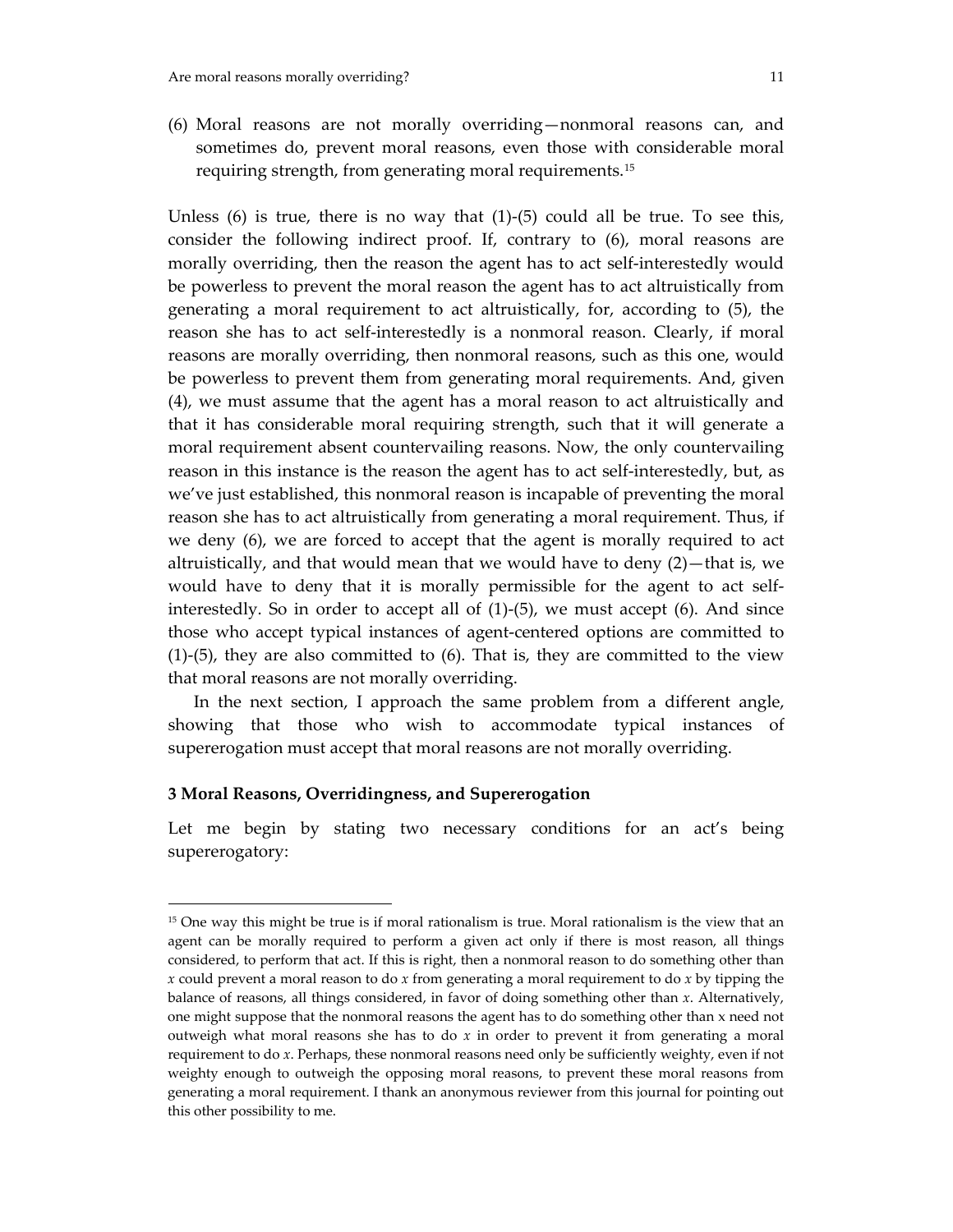S's performing *x* is supererogatory only if there exists some available alternative, *y,* such that:

- (a) S is morally permitted both to perform *x* and to perform *y,* and
- (b) S has more moral reason to perform *x* than to perform  $\psi$ <sup>[16](#page-11-0)</sup>

 Although there is wide agreement among philosophers that a supererogatory act has to be, in some sense, morally superior to its non-supererogatory alternatives, some might deny that (b) is necessary, claiming instead that a supererogatory act need only be more morally praiseworthy than its nonsupererogatory alternatives, and, on some accounts of praiseworthiness, an act can be more morally praiseworthy than another without there being more moral reason to perform it.[17](#page-11-1) While I do not want to deny (or assert) that a supererogatory act must be more morally praiseworthy than its nonsupererogatory alternatives, I do want to argue that (b) is necessary.

 To see why (b) is necessary, consider the following case. Suppose that Jane must choose either to buy an expensive pair of shoes to wear around town or to donate the money that she would have spent on those shoes to Oxfam, and suppose that both options are morally permissible. Further suppose that Jane falsely believes that buying a new pair of shoes would be what is best for others, whereas donating the money to Oxfam would be what is best for her. Suppose, then, that she fails to appreciate the moral reasons there are for her to donate the money to Oxfam, but that she thinks that she has a compelling self-interested reason to do so, for she believes that people will like her more (something she cares about) if she donates the money to Oxfam. She also falsely believes that she has good moral reason to buy the shoes, for she believes (falsely) that people will really enjoy seeing her wear them around town. So Jane decides, with altruism in her heart, to buy the shoes. Given her actual beliefs, motives, and intentions, one might claim that her buying the shoes is more morally praiseworthy than her donating the money to Oxfam. Yet, given that there is in fact no moral reason for her to buy the shoes and considerable moral reason for her to donate the money to Oxfam, it is hard to see how we could rightly call her act of buying the shoes

<span id="page-11-0"></span><sup>&</sup>lt;sup>16</sup> I leave open the question of whether there are any further necessary conditions, such as (c) S's performing *x* is more morally praiseworthy than S's performing *y*.

<span id="page-11-1"></span><sup>17</sup> Someone else might deny (b)*,* suggesting that a supererogatory act is one that involves a greater self-sacrifice for the sake of others than is required, whether or not there is necessarily any moral reason for agents to make such self‐sacrifices—see, for instance, Hardwood (1998) and Vessel (2008). One problem with such an account is that it rules out the possibility of supererogation with respect to self‐regarding duties. Yet it certainly seems possible to go above and beyond what such duties require—see Kawall (2003). Another problem is that if we deny that there is any better moral reason to go beyond what duty requires in terms of making self-sacrifices for others than to go beyond what duty requires in terms of, say, perspiration, then it's hard to see why only the former and not the latter would count as supererogatory. For more on this, see Portmore (2007, pp. 39‐73).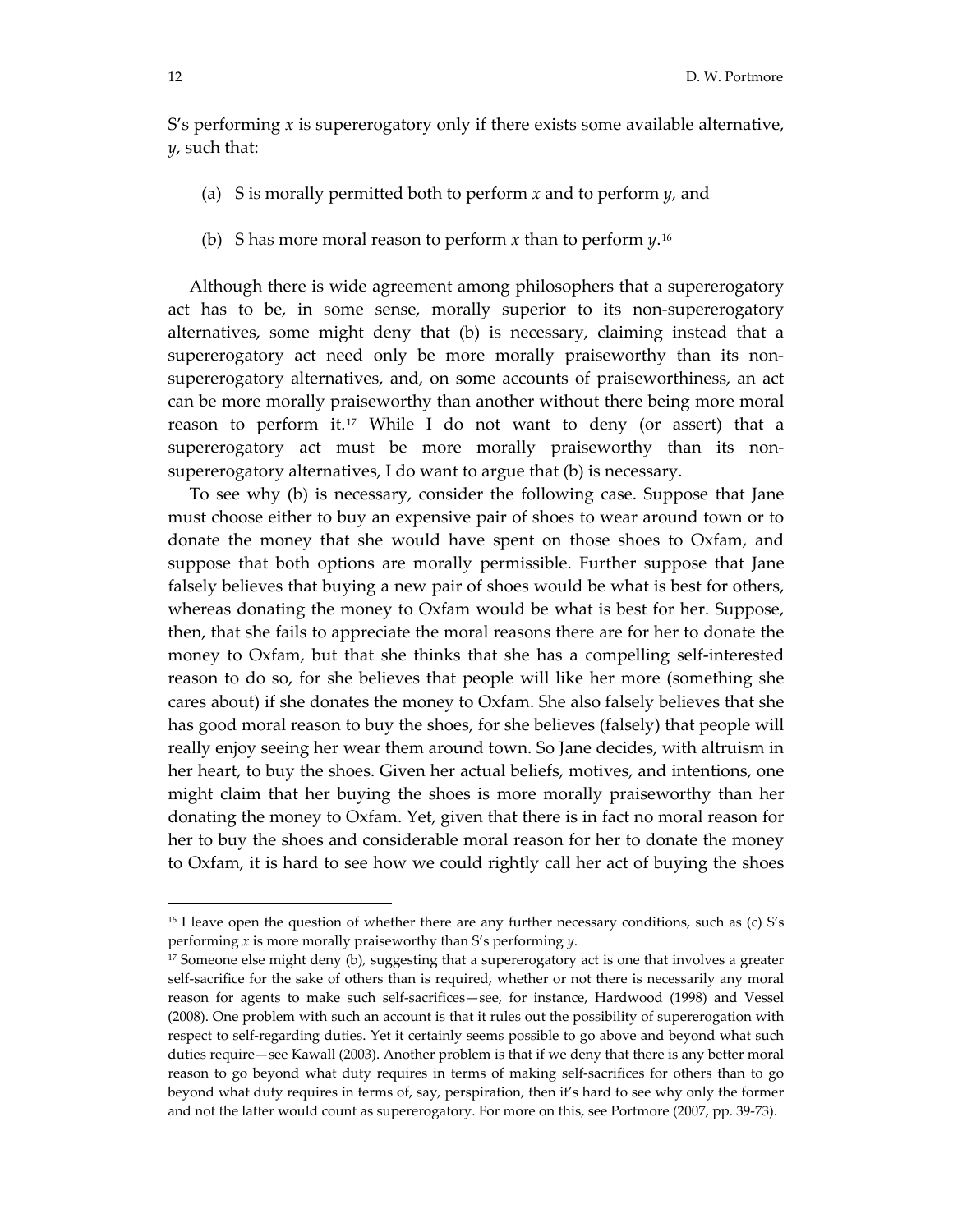an instance of going above and beyond the call of duty. Of course, the easy reply here is to insist that an act cannot be morally praiseworthy if the agent's choice of action is the result of her failure to appreciate the force of the moral reasons that favor it over its non‐supererogatory alternatives, and I am quite sympathetic to this reply. But if one concedes that in order for an act to be morally praiseworthy the agent must properly appreciate the relevant moral reasons, then one must also concede that in order for an act to be more morally praiseworthy than another there will have to be more moral reason to perform it. And this is just to concede my point: that (b) is a necessary condition for an act's being supererogatory.

 A further reason to accept (b) is that it nicely accounts for the normative force that supererogatory acts have, for there is a sense in which supererogatory acts are acts that agents morally ought to perform. It would be better, morally speaking, were they to perform them. Indeed, the facts that make an act supererogatory are presumably considerations that, morally speaking, count in favor of performing that act over any of its non-supererogatory alternatives. But if, contrary to (b), agents do not have more moral reason to perform a supererogatory act than to perform any of its non-supererogatory alternatives, then it is hard to see why it would be morally advisable for them to do so and why there is supposedly something that, morally speaking, counts in favor of their doing so.

 Once we accept these two necessary conditions, however, supererogation can seem almost paradoxical since (b) appears to be in tension with (a), as James Dreier has explained:

Morality, we are inclined to think, is a matter of what reasons one has *from the moral point of view*. When there is a supererogatory act available, it would be better for you to perform it. So surely you have a reason, from the moral point of view, to perform the act. You may have some reason not to perform it, but at least typically you have no reason *from the moral point of view* [that is, no moral reason] to refrain from it (if you do have such reason, then it will ordinarily be outweighed by the reason you have to perform, because by hypothesis it is better to perform). But now it is hard to see how it could be permissible, from the moral point of view, to refrain from doing something that you have an undefeated reason (from that very point of view) to do. Everything from the moral point of view speaks in favor of your…[performing the supererogatory act], and nothing at all speaks against it. [In] what sense is it "all right," "permissible," "not wrong" to fail [to do so]? There seems to be no sense at all. Supererogation, according to this way of seeing things, turns out to be impossible. (2004, p. 148)

 To dissolve the apparent paradox, the supererogationist must explain why the morally undefeated reason that favors performing the supererogatory act fails to generate a moral requirement to so act*.* There are only two possible explanations, for either moral reasons are morally overriding or they are not. If, on the one hand, they are, then the only possible explanation for why the morally undefeated reason that favors performing the supererogatory act fails to generate a moral requirement is that it has insufficient moral requiring strength to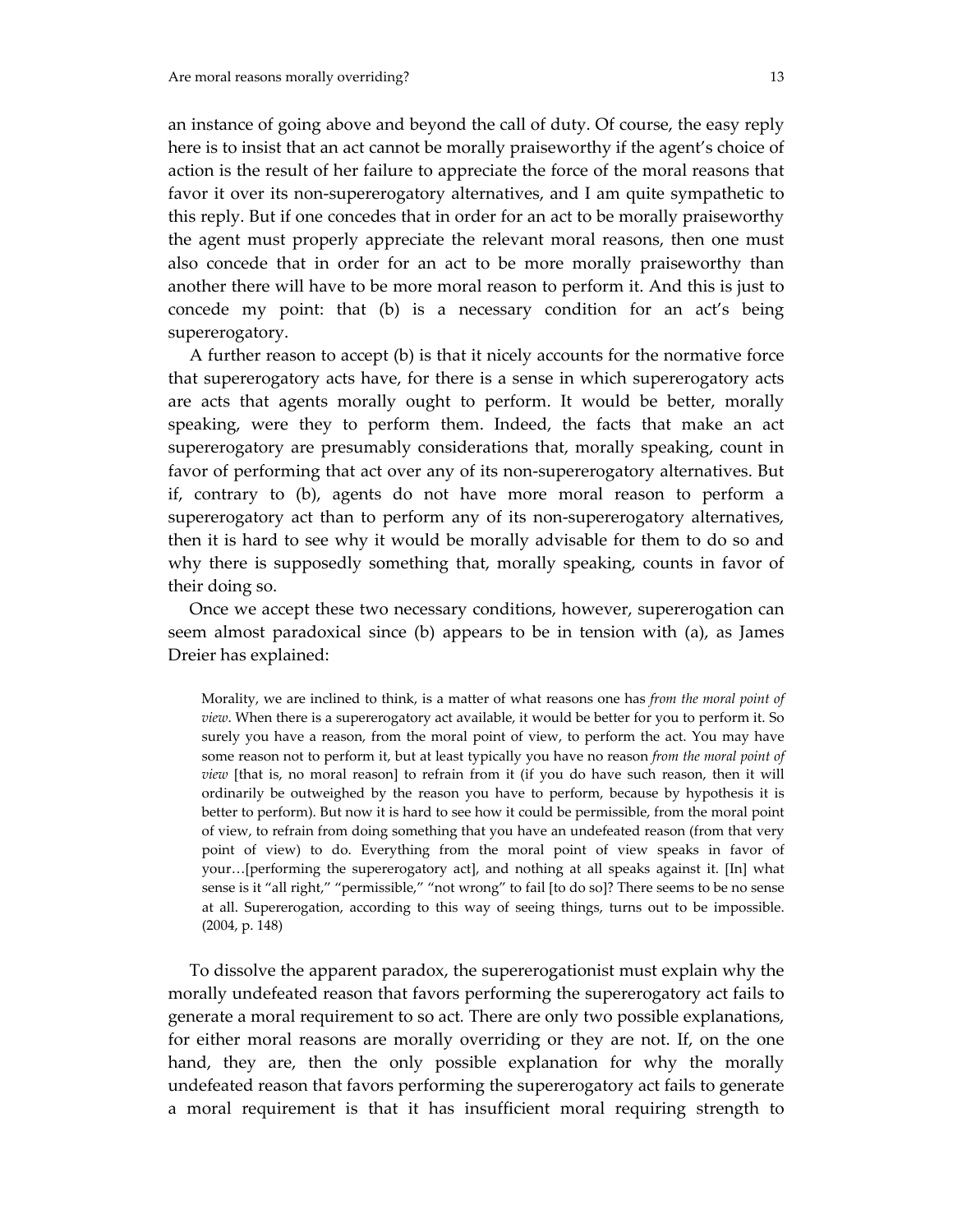generate a moral requirement.[18](#page-13-0) Call this *the insufficient‐moral‐requiring‐strength explanation*. If, on the other hand, moral reasons are not morally overriding, then another possible explanation for why the morally undefeated reason that favors performing the supererogatory act fails to generate a moral requirement is that there is a nonmoral reason to perform some non‐supererogatory alternative that prevents it from doing so. Call this *the nonmoral‐reason explanation*. On the insufficient‐moral‐requiring‐strength explanation, the assumption is that moral reasons are morally overriding, and so the thought is that the only possible explanation for why the moral reason that favors performing the supererogatory alternative fails to generate a moral requirement even when morally undefeated is that this moral reason lacks sufficient moral requiring strength to generate a moral requirement even when morally undefeated. On the nonmoral-reason explanation, by contrast, the thought is that moral reasons (even ones with considerable moral requiring strength) are not morally overriding, and thus the nonmoral reason the agent has to perform some non‐supererogatory alternative can prevent the moral reason she has to perform the supererogatory alternative from generating a moral requirement to do so. On this view, then, what explains the fact that it is morally permissible for the agent to fail to perform the supererogatory alternative is the fact that she has a sufficiently weighty nonmoral reason to perform some non‐supererogatory alternative.

 Philosophers such as James Dreier and Michael J. Zimmerman overlook the nonmoral‐reason explanation, because they assume (explicitly in Dreier's case and implicitly in Zimmerman's case) that moral reasons are morally overriding.<sup>[19](#page-13-1)</sup> On their view, it can never be morally permissible to do something that is supported by reasons of less moral requiring strength than those supporting some alternative, even if the agent has an undefeated nonmoral reason to do so and thus most reason, all things considered, to do so. Hence, they both take the

<span id="page-13-0"></span><sup>&</sup>lt;sup>18</sup> One might rightly point out that even a morally undefeated reason of considerable moral requiring strength will fail to generate a moral requirement when it is opposed by some moral reason of equal or incommensurate moral requiring strength. But this cannot explain why the morally undefeated reason that favors performing the supererogatory act fails to generate a moral requirement in those instances where it defeats whatever moral reasons there are for performing some permissible non-supererogatory alternative. Moreover, the morally undefeated reason that favors performing the supererogatory act must defeat (not just equal) these moral reasons for performing the permissible non-supererogatory alternative if it is to meet condition (b). Thus, assuming that moral reasons are morally overriding, the explanation for why the morally undefeated reason for performing the supererogatory alternative fails to generate a moral requirement has to be that it has insufficient moral requiring strength.

<span id="page-13-1"></span><sup>&</sup>lt;sup>19</sup> That Dreier thinks that an act's moral status is a function of solely moral reasons is clear from the first sentence in the above quote as well as from what he says on p. 149 of the same article. Zimmerman, by contrast, is less explicit, but he does say that if there being more moral reason to perform the supererogatory alternative is essential to supererogation, then any theory wishing to accommodate supererogation will have to declare that there are two sets of moral reasons, deontic and non‐deontic reasons (or what I am calling moral reasons with, and moral reasons without, sufficient moral requiring strength)—see Zimmerman (1993, pp. 375‐6).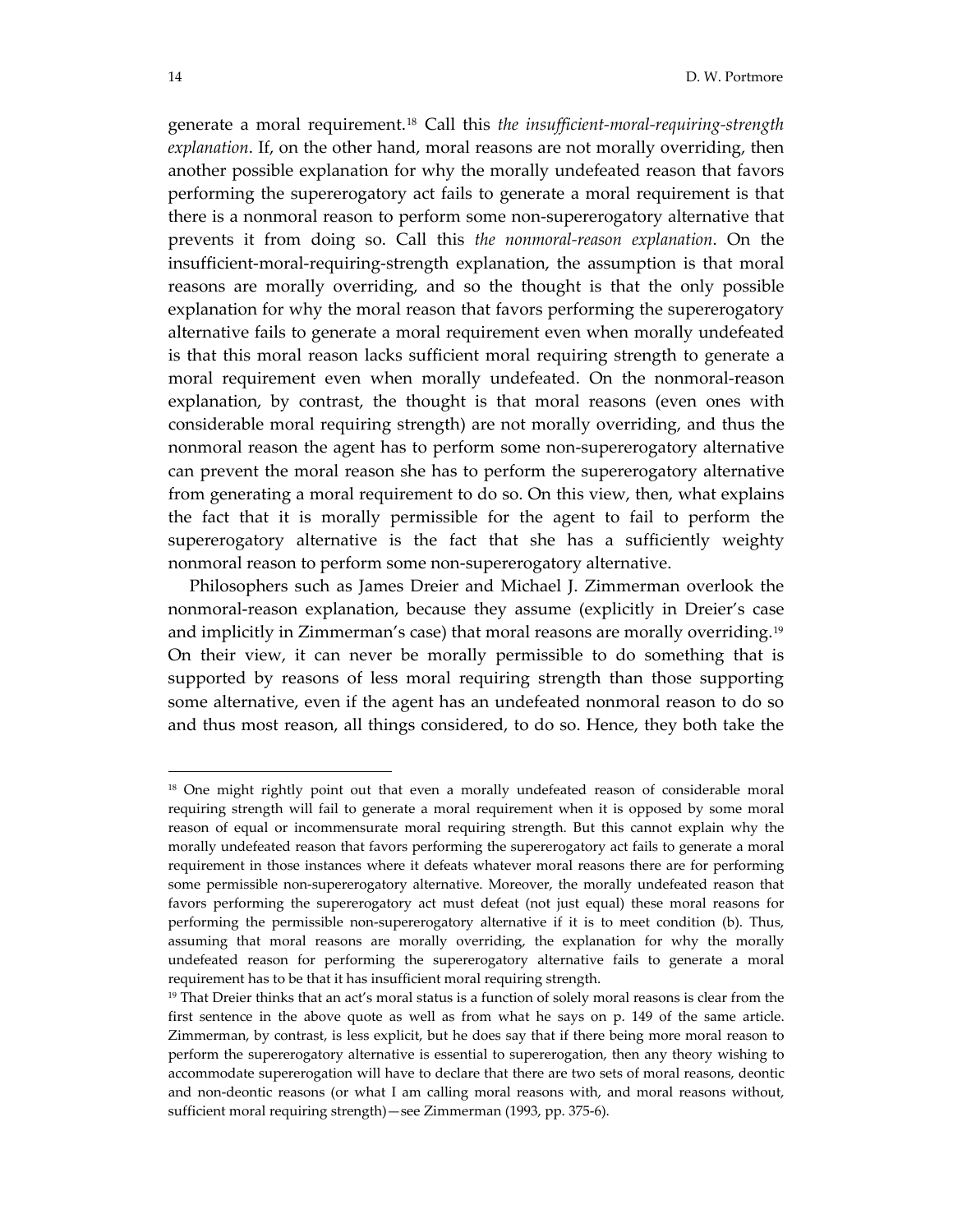insufficient‐moral‐requiring‐strength explanation to be the only possible explanation.

In an effort to spell out how the insufficient-moral-requiring-strength explanation might go exactly, Dreier speculates that there might be two moral points of view, one the point of view of justice and the other the point of view of beneficence. Dreier further speculates that reasons stemming from justice have considerable moral requiring strength, but that reasons stemming from beneficence have no moral requiring strength. According to Dreier, supererogatory acts are more beneficent, but not more just, than their non-supererogatory alternatives.<sup>[20](#page-14-0)</sup> So although agents have more moral reason to perform a supererogatory act than to perform any of its non‐supererogatory alternatives, they are not morally required to do so, for the relevant reasons have no moral requiring strength (i.e., reasons of beneficence). What an agent is morally required to do is a function of only those reasons that have moral requiring strength (i.e., reasons of justice), and there is simply no more reason of this sort to perform the supererogatory alternative.

The problem with Dreier's proposed account and with the insufficient-moralrequiring‐strength explanation in general is that it rests on the mistaken assumption that the reasons that make a supererogatory alternative morally superior to its non-supererogatory alternatives are always moral reasons of insufficient moral requiring strength. To the contrary, it seems that in many typical instances of supererogation the moral reason that favors performing the supererogatory alternative over its non-supererogatory alternatives is of considerable moral requiring strength. To illustrate, recall the case from section 2 where Fiona must choose between acting so as to secure a considerable benefit for herself by transferring the money from her savings account to her escrow company and acting so as to secure a more considerable benefit for various needy, distant strangers by instead transferring those funds to Oxfam. In this case, her forfeiting the chance to buy a new home and instead donating her savings to Oxfam is supererogatory. Now given that Dreier and Zimmerman insist on the insufficient‐moral‐requiring‐strength explanation, they must presume that, in this case, the moral reason that favors Fiona's transferring the money to Oxfam as opposed to her escrow company is a moral reason of no moral requiring strength (i.e., a reason of beneficence). If the reason were instead a moral reason of sufficient moral requiring strength, then her donating the money to Oxfam would, on their view, be obligatory, not supererogatory, because, on their view, whatever nonmoral reason she has to purchase a new home is powerless to prevent the moral reason she has to donate the money to Oxfam from giving rise to a moral requirement to do so. But, as we have already seen in Section 2, the moral reason that favors her donating the money to Oxfam

<span id="page-14-0"></span> $20$  Similarly, in note 11, Zimmerman (1993) offers an example where he supposes that reasons of fidelity have considerable moral requiring strength but that reasons of beneficence have little to no moral requiring strength.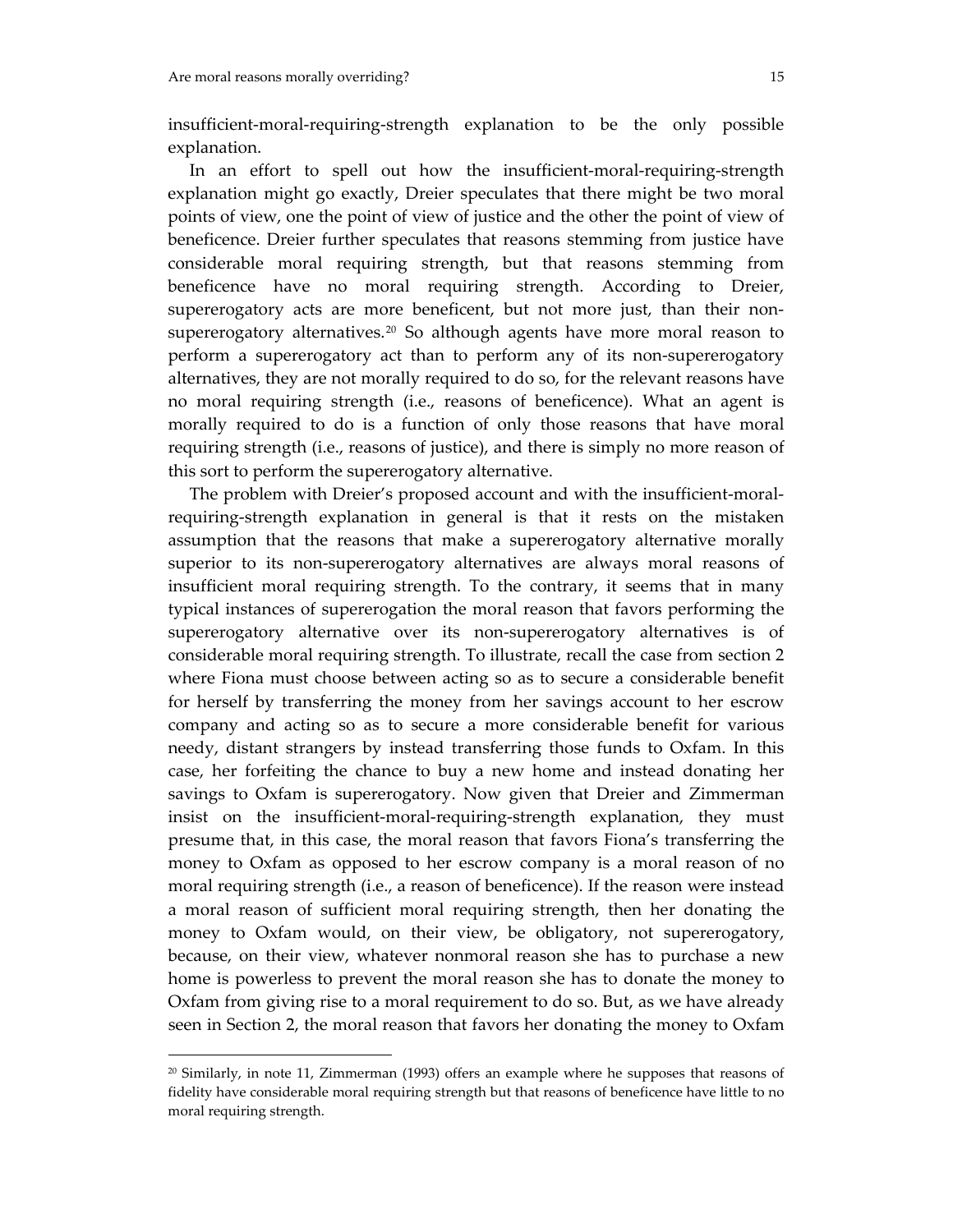is a moral reason of considerable moral requiring strength; absent countervailing reasons, Fiona is morally *required* to donate the money to Oxfam. And, in general, it is just not plausible to suppose that reasons of beneficence have no moral requiring strength, for there are many other cases like this where the moral reason one has to perform some beneficent and supererogatory act is a moral reason of considerable moral requiring strength. So if we are to account for many typical instances of supererogation, we are going to have to accept the nonmoral‐ reason explanation, thereby accepting, contrary to Dreier and Zimmerman, that nonmoral reasons, and not just moral reasons, are relevant to the determination of an act's moral status.

#### **4 Kagan's Objection**

In the preceding two sections, I argued that those who want to account both for agent-centered options and for many typical instances of supererogation must accept that the reason an agent has to act self‐interestedly is a nonmoral reason and that this nonmoral reason can prevent the moral reason she has to act altruistically from generating a moral requirement to do so. In response to philosophers who have taken this approach to defending agent‐centered options (e.g., Michael Slote and Michael Bratman), Kagan raises the following objection:

Slote is arguing, in effect, that whenever the agent has a moral option, then from the rational point of view the reasons the agent has for favoring her own interests outweigh the reasons that support promoting the greater good…. But if this is so, then what if anything prevents these reasons from grounding a rational *requirement* to favor her interests in each such case? (1991, p. 927)

If the answer is that nothing would, then this seems to be an unacceptable result, for it would mean that in such cases "it would be rationally forbidden irrational—to choose to do the morally preferable act" (1991, pp. 927‐8). That is, it would be contrary to reason to perform the self-sacrificing, supererogatory alternative. And Kagan finds it "mysterious why it should be considered morally meritorious for an agent to sacrifice his interests for the greater good given that, on this approach, the balance of reasons actually opposes making such a sacrifice" (1989, pp. 378‐9). So the worry is that, in taking this approach to defending agent‐centered options, we would just be trading a moral requirement for a rational requirement and that this is unacceptable, in part, because it implies that performing the supererogatory alternative is rationally forbidden. $21$ 

 Kagan's objection, as stated above, is a bit too quick, for, contrary to what Kagan says, Slote needn't claim that, from the rational point of view, the nonmoral reason the agent has to act self‐interestedly *outweighs* the moral reason

<span id="page-15-0"></span> $21$  The account of supererogation that I gave in Portmore (2003) did have the implication that all supererogatory acts are objectively irrational, and Michael Byron and Betsy Postow rightfully objected to it for this reason. See Byron (2005) and Postow (2005).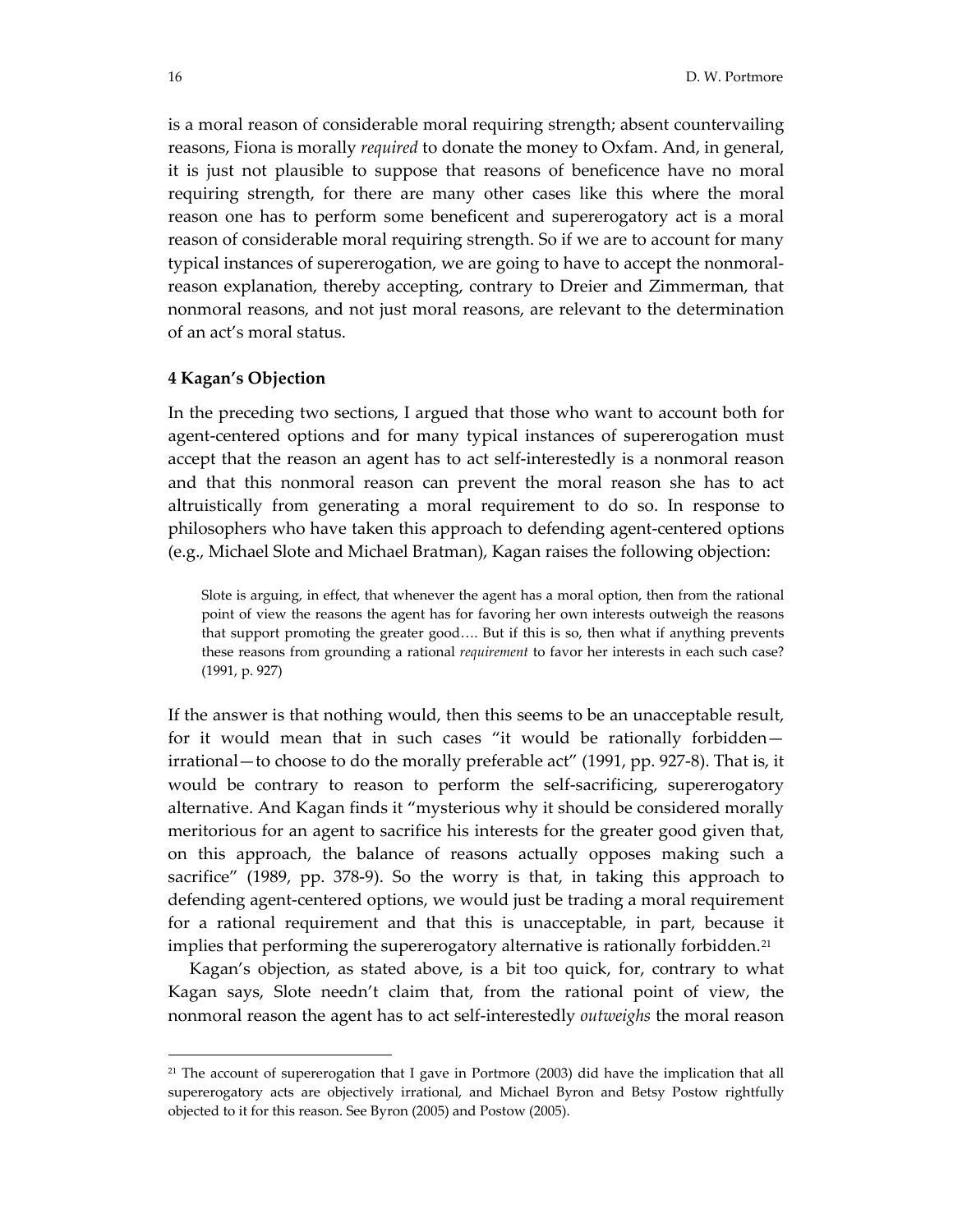the agent has to act altruistically. Slote could instead claim that these two reasons are exactly equal in strength. If so, Slote could plausibly claim that the fact that there is just as much overall reason to act self‐interestedly as to act altruistically accounts for the lack of a moral requirement to act altruistically. Moreover, since there is just as much overall reason to perform one alternative as the other, there will not only be a moral option, but also a rational option, to perform either. As convenient as this might be, the thought that we could account for all agent‐ centered options by claiming that in each case the relevant reasons are exactly equal in strength is quite implausible. As Kagan himself points out, this couldn't account for the wide range of options that we take there to be, for such ties would be extremely rare. To illustrate the problem, suppose that I could save some stranger from having to endure great physical pain by sacrificing \$500.<sup>[22](#page-16-0)</sup> If Slote were to suppose that the reasons for and against sacrificing the \$500 exactly balance out and that this is what accounts for both the moral and rational option to do either, then, if the tie were broken, there would cease to be an option. Suppose, for instance, the situation were to change slightly such that there was now slightly more reason for or against making the sacrifice, as where either the amount of pain that the stranger faces or the amount that I would need to sacrifice to prevent it increased slightly. In that case, it seems that we must admit that there is now most overall reason to perform one of the two alternatives. Yet we think that there are a wide range of rational options, such that making such an altruistic self‐sacrifice remains rationally optional even if the reasons for or against making that self‐sacrifice increase slightly. If there's an option both before and after the strength or number of reasons in support of one of the two alternatives increases, we cannot hope to account for such options by supposing that the relevant reasons exactly balance out.

 So Kagan's objection amounts to the following. If the reasons in favor of each alternative are not exactly balanced out, then it seems that one or the other alternative will be the one that there is most overall reason to perform, and, if so, that alternative will be rationally required even if not morally required. Thus this strategy for defending agent‐centered options involves trading a moral requirement for a rational requirement, when what we were looking for was both a moral, and a rational, option to act either altruistically or self-interestedly.

 It's important to realize, though, that the problem of accounting for rational options given that it seems implausible to suppose that the relevant reasons always balance out is a difficult philosophical problem that faces anyone interested in accounting for what Joseph Raz (1999, p. 100) calls:

*The Basic Belief:* In most typical choice situations, the relevant reasons do not require the performance of one particular act alternative, but instead permit performing any of numerous act alternatives.

<span id="page-16-0"></span> $22$  I borrow this example from Kagan (1989, pp. 374-5).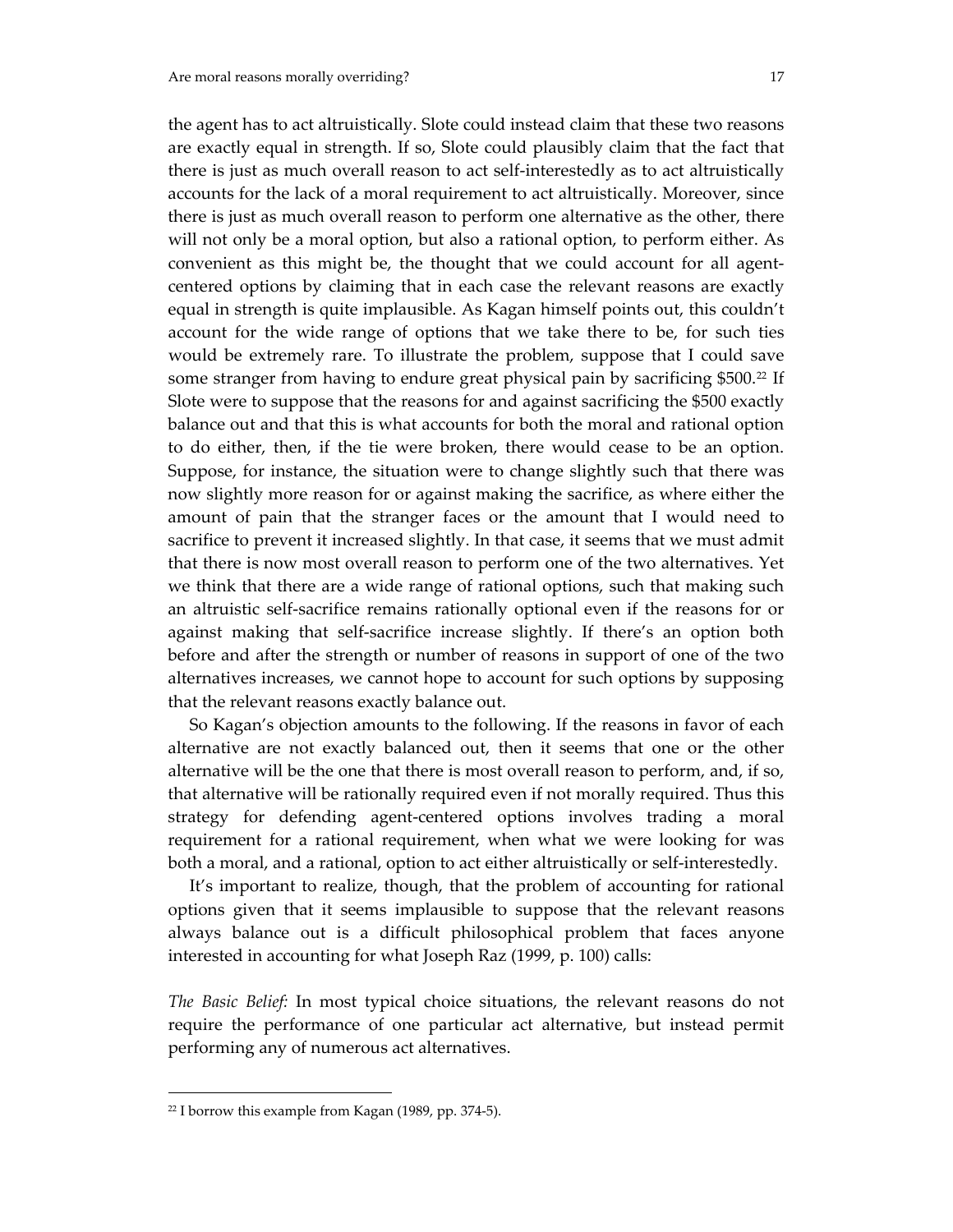It seems, for instance, that I could now, in accordance with reason, do any of the following: continue to work on this paper, read the newspaper, prepare for my next lecture, play with my daughter, relax by watching TV, or volunteer for Oxfam. But how are we to account for this? On the face it, it seems that there could be such rational options only if there were exactly equal reason to perform each optional act alternative, and yet it is hard to believe that such is the case. For instance, it is difficult to believe that I have just as much reason to watch TV as to either volunteer for Oxfam or work on this paper. After all, volunteering for Oxfam seems vastly superior to watching TV in terms of the amount of impersonal good that it would do, and working on this paper seems vastly superior to watching TV in terms of the amount of personal good it would do me. Moreover, the fact that, in many of these choice situations, the relevant act alternatives remain rationally optional even when there is an increase in the number and/or strength of the reasons in support of one of the alternatives shows that their optional status cannot be due, in the first place, to a perfect balance of reasons in support of each act alternative (Gert 2008, p. 14). Consider, for instance, that it would still be rationally permissible for me to continue working on this paper even if there was a slight increase in the strength or number of reasons that favored one of my other options, as where, say, Oxfam institutes a new policy of providing volunteers with a free, delicious lunch. So the puzzle is to explain how, in most choice situations, there could be so many optional act alternatives if, as seems to be the case, there is not exactly equal reason to do each of these alternatives.

 It seems, then, that the problem of accounting for rational options is not any more serious for the defender of agent-centered options than it is for anyone else who accepts the basic belief. And if the problem is not specific to this defense of agent‐centered options, then it is no objection to this defense that it encounters the same problem that anyone wishing to account for rational options faces. Moreover, since this problem is quite general, Slote, Bratman, and others can appeal to the same sorts of solutions that others appeal to in accounting for the basic belief. Now I don't have space here to argue for any particular solution to this problem, but I do want to point out that there are a number of possible solutions and that most, if not all, are compatible with this sort of defense of agent‐centered options.

 There are, at least, five possible solutions to the problem of accounting for rational options. First, we could adopt a satisficing conception of rationality, where it is rationally permissible to perform a given act provided the reasons supporting it are sufficiently weighty, irrespective of whether or not they are outweighed by countervailing reasons. Given such a satisficing conception of rationality, we could account for the basic belief by claiming that, in most choice situations, the reasons in support of numerous act alternatives are all sufficiently weighty. Thus the defender of agent-centered options could even admit that the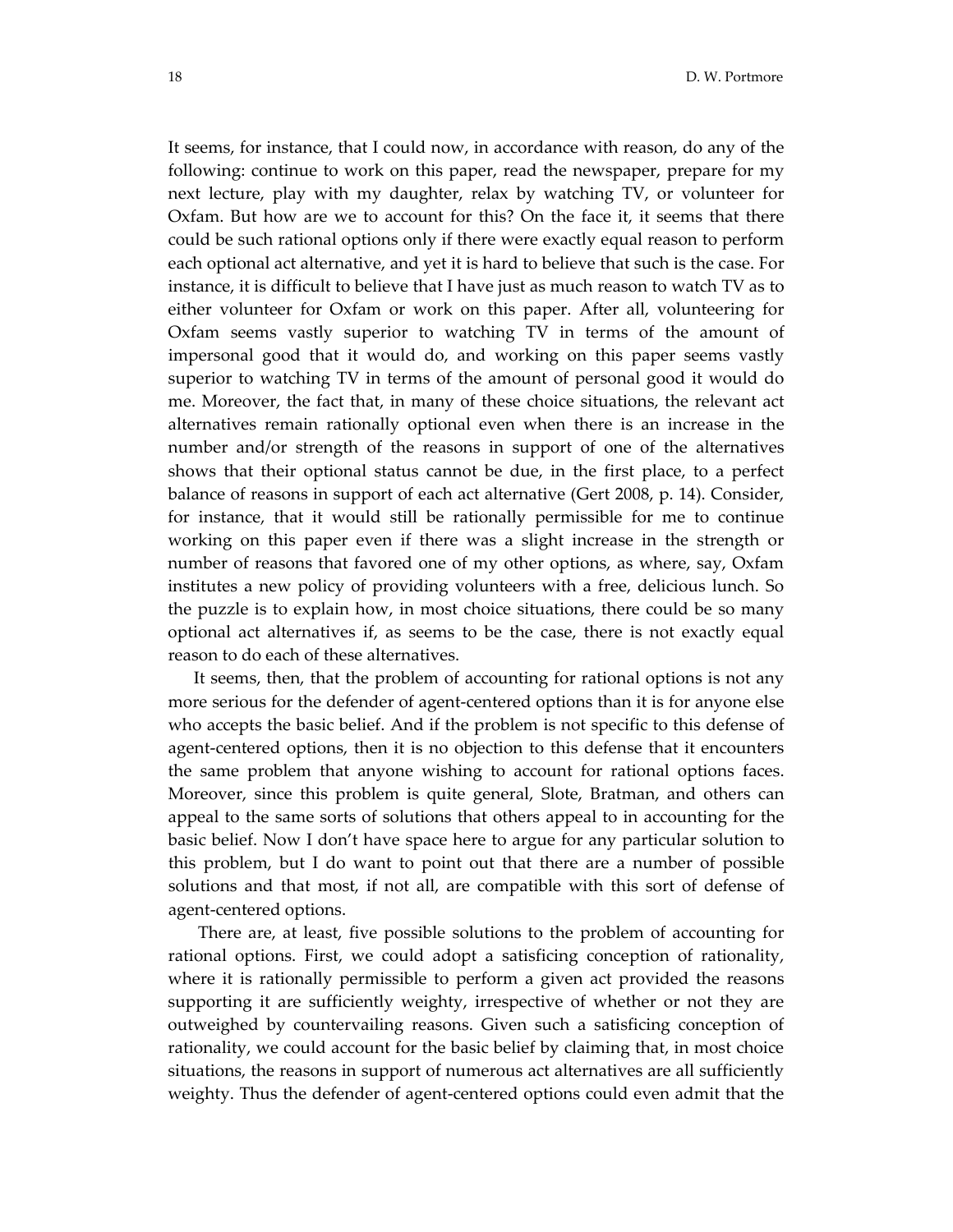$\overline{a}$ 

nonmoral reason that the agent has to act self‐interestedly *outweighs* the moral reason the agent has to act altruistically (thereby preventing it from generating a moral requirement) and yet deny that it generates a rational requirement, for she can claim that the moral reason the agent has to act altruistically is sufficiently weighty so as to make acting on it rationally permissible even though it is outweighed by the nonmoral reason the agent has to act self-interestedly.<sup>[23](#page-18-0)</sup>

 Second, we could hold that, in addition to the relations 'better than', 'worse than', and 'equally good as', there is also the relation 'on a par with'.<sup>[24](#page-18-1)</sup> If we were, then, to claim that, in most choice situations, the reasons in support of numerous act alternatives are all on a par, we could account for there being numerous optional act alternatives that remain optional even when the strength or number of the reasons in support of one of them slightly increases. For instance, if, in the case of agent-centered options, the nonmoral reason the agent has to act self-interestedly was, rationally speaking, on a par with the moral reason the agent has to act altruistically, we could account for a rational option to act either way and maintain that these two alternatives would remain optional even if the strength and/or number of reasons in support of just one of them were to increase slightly.[25](#page-18-2)

 Third, we could claim that reasons for action have not only two dimensions of moral strength but also two dimensions of rational strength: rational requiring strength and rational justifying strength. Roughly speaking, a reason has rational justifying strength to the extent that it can make it rationally permissible to perform acts that it would otherwise be irrational to perform, and a reason has rational requiring strength to the extent that it can make it irrational to refrain from performing acts that it would otherwise be rationally permissible to refrain from performing (Gert 2003). If we were, then, to claim that, in most choice situations, some of the relevant reasons have a great deal more rational justifying strength than opposing reasons have rational requiring strength, we could thereby account for the basic belief. Interestingly, Joshua Gert argues that, in

<span id="page-18-0"></span><sup>&</sup>lt;sup>23</sup> And, as mentioned in note 18, one could claim that the nonmoral reason the agent has to act selfinterestedly need only be sufficiently weighty, even if not weighty enough to outweigh the opposing moral reasons, to prevent these moral reasons from generating a moral requirement. Either way, there will, on the satisficing view, be a rational option to act either altruistically or selfinterestedly so long as the relevant reasons in favor of each alternative are sufficiently weighty.

<span id="page-18-1"></span><sup>&</sup>lt;sup>24</sup> As Ruth Chang notes, many philosophers think that "if two items A and B are evaluatively comparable, then A must be better or worse than B, or A and B must be equally good. Call this the 'Trichotomy Thesis'"—see Chang (2002). Chang rejects the Trichotomy Thesis and argues that, in addition to these three, A and B might be on a par. The difference between being on a par and being equally good is that A and B can be on a par and a small improvement in either A or B would not necessarily make the improved item better than the unimproved item—the improved item might still just be on a par with the unimproved item. By contrast, if A and B are equally good, then a small improvement in one or the other would necessarily make the improved item better than the unimproved item.

<span id="page-18-2"></span><sup>&</sup>lt;sup>25</sup> Of course, we must deny that, morally speaking, they are on a par if we hope to account for the fact that acting altruistically is supererogatory.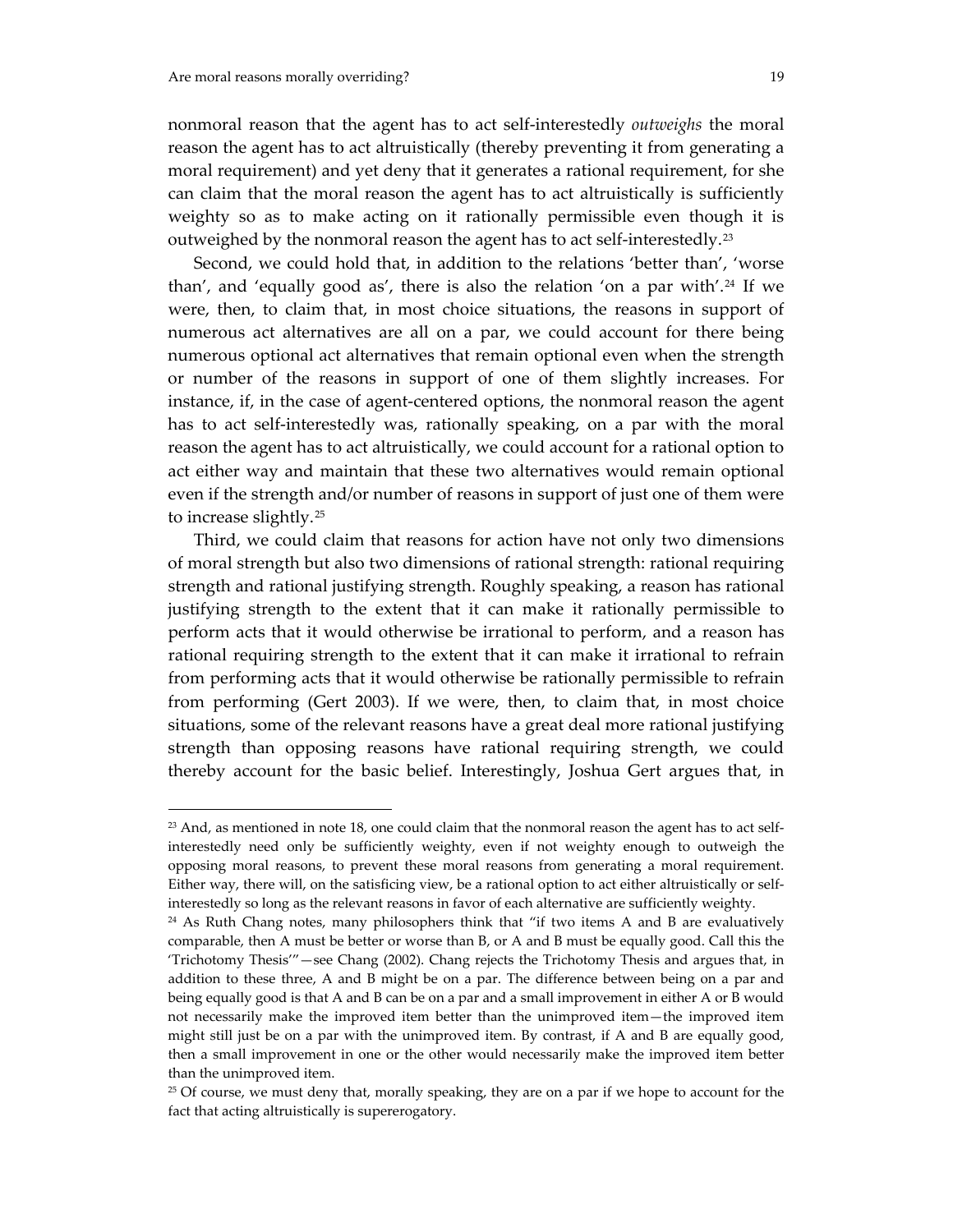comparison to self‐interested reasons (or, at least, in comparison to those self‐ interested reasons that pertain to avoiding non‐trivial harms), altruistic reasons have no rational requiring strength, but just as much rational justifying strength when the amount of harm at stake for others is comparable to the amount of harm at stake for the agent (2004, 141). Thus, on Gert's view, one is, for instance, rationally permitted to sacrifice one's own life to save another's even though one is not rationally required to sacrifice anything to save someone else's life. If this is right, then the defender of agent-centered options can claim that, given its considerable moral justifying strength, the nonmoral reason the agent has to safeguard her own self-interest prevents the moral reason she has to act altruistically from generating a moral requirement to act altruistically and does so without thereby generating a rational requirement to act self-interestedly, for this moral reason has, on Gert's view, insufficient rational requiring strength to make acting altruistically rationally required, but sufficient rational justifying strength to make acting altruistically rationally permissible.

 Fourth, we could claim that, in most choice situations, the relevant reasons are either not at all, or only very roughly, comparable.<sup>[26](#page-19-0)</sup> When two competing reasons are incomparable, they neither defeat one another nor exactly balance out (and, furthermore, they would not be on a par). And since whenever the competing reasons for various act alternatives fail to defeat each other, it accords with reason to perform any one of them, claiming that, in most choice situations, the relevant reasons are incomparable and thus fail to defeat each other, allows us to account for the basic belief. Moreover, the defender of agent‐centered options can appeal to the following facts: the sorts of reasons that support supererogatory acts are typically altruistic (or, alternatively, impartial) reasons, the sorts of reasons that support their permissible non‐supererogatory alternatives are typically self‐interested (or partial) reasons, and it is not, on the face of it, implausible to suppose that these two types of reasons are not at all, or only very roughly, comparable. Indeed, Henry Sidgwick (1907), for instance, held that impartial reasons and self-interested reasons are wholly incomparable, and this led him to accept a kind of *dualism of practical reason*, where it is always objectively rational to do either what would be impartially best or what would be self-interestedly best. Recently, Derek Parfit (2008) has argued that some form of dualism about practical reason is correct, but that Sidgwick was wrong to think that impartial and self‐interested reasons are wholly incomparable. Parfit argues

<span id="page-19-0"></span><sup>26</sup> If two types of reasons, *x‐R* and *y‐R*, are *wholly incomparable,* then there is, for *no pair* of token instances of *x‐R* and *y‐R*, some truth as to how the two compare—that is, as to whether the one is stronger than, weaker than, or equally strong as (or on a par with) the other. If, by contrast, two types of reasons, *x‐R* and *y‐R*, are only *very roughly comparable,* then there is, for only a *few pairs* of token instances of  $x$ <sup>-</sup> $R$  and  $y$ <sup>- $R$ </sup>, some truth as to how the two compare. Just how rough the comparability of the two types of reasons is in proportion to how few pairs there are for which there is some truth as to how the two compare. The notions of 'wholly incomparable' and 'roughly comparable' come from Parfit (2008).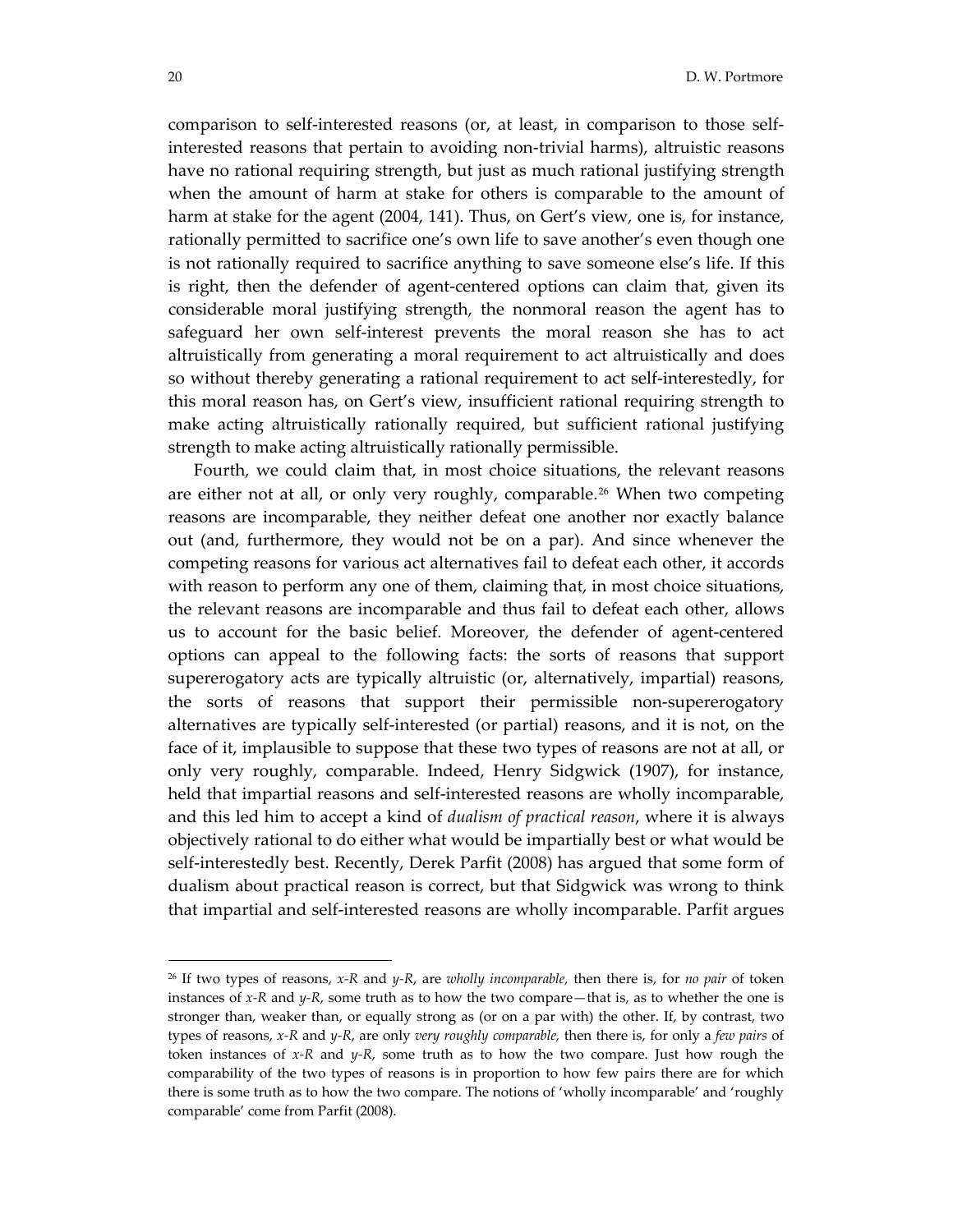that they are instead only roughly comparable. In either case, there would, in most instances, be a rational option to act either altruistically or self-interestedly.

 Now I'm a bit unsure as to whether this approach to accounting for rational options is ultimately tenable for the defender of agent‐centered options. If, in a given case, the relevant moral and nonmoral reasons are incomparable, then how could the nonmoral reasons be sufficiently weighty *in comparison to* the moral reasons to prevent them from generating a moral requirement?<sup>[27](#page-20-0)</sup> But, perhaps, no comparison of strength is needed. Perhaps, nonmoral reasons prevent moral reasons from generating moral requirements whenever these nonmoral reasons are, by some non‐comparative measure, sufficiently weighty. Such sufficiently weighty nonmoral reasons would, then, prevent even the strongest of moral reasons from generating a moral requirement. This might have some interesting implications as to what sorts of agent-centered options agents will have. Thus whether the defender of agent-centered options can ultimately endorse such an approach will depend on whether or not she finds these implications acceptable.

 Fifth, we could account for the basic belief by supposing that the relevant reasons are *imperfect reasons*—reasons that do not support performing any specific act alternative, but instead support performing any of a number of act alternatives that would each bring about the same valuable end. Of course, it may seem that acting self-interestedly and acting altruistically cannot be plausibly interpreted as two ways of pursuing the same valuable end or as two ways of acting on the same reason. But things are not as they seem. If we take note of the fact that our agency is extended over time and that, at a more general level of description, the agent would be choosing between two courses of action, one that includes acting self‐interestedly now and acting altruistically later and another that includes acting altruistically now and acting self‐interestedly later, it does seem plausible to construe these two courses of action as two ways of trying to achieve the same thing: specifically, a reasonably choice‐worthy life—that is, a life containing a reasonable balance of egoism and altruism. If we think that the any reasonably choice‐worthy life will contain some reasonable proportion of moral goods to prudential goods, then it does not matter whether or not one performs an altruistic act now or later so long as, either way, one is pursuing a course of action that will result in a reasonable balance being struck over time. Since both courses of action can lead to one's living a reasonably choice‐worthy life, and since one of these two courses of action involves acting altruistically now and the other involves acting self-interestedly now, I have the rational option of acting either altruistically or self‐interestedly now.[28](#page-20-1)

 To sum up, I've argued that Kagan's objection poses no more serious a problem for the defender of agent-centered options than it does for anyone else concerned to account for a wide range of rational options. Moreover, I've shown

<span id="page-20-0"></span><sup>27</sup> I thank G. Shyam Nair for raising this concern.

<span id="page-20-1"></span><sup>&</sup>lt;sup>28</sup> For both a more thorough explication and an extended defense of this possible solution, see Portmore (2008a).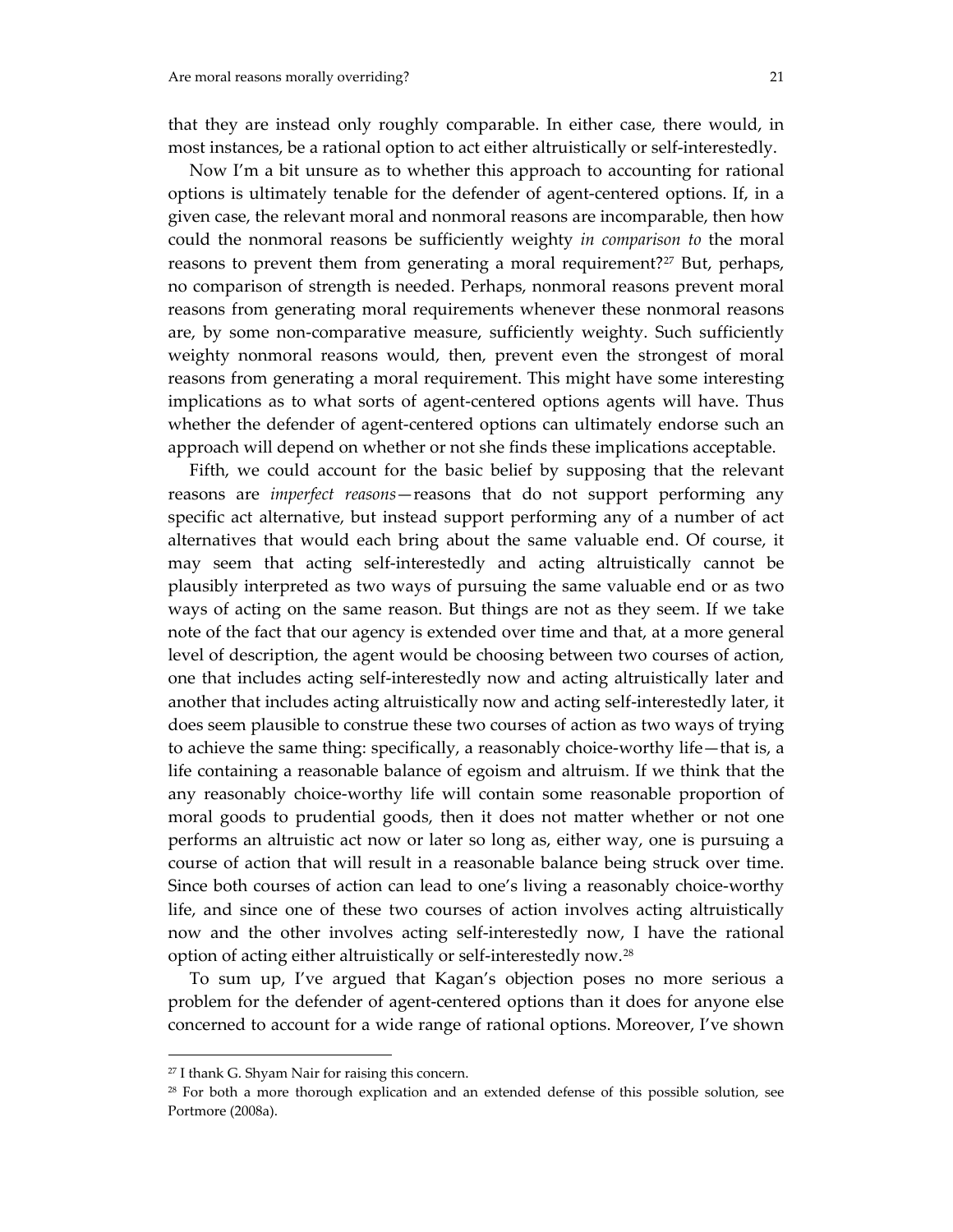that there are a number of possible solutions to this problem and that the defender of agent‐centered options can avail herself of most, if not all, of them. I haven't tried to assess whether any of these proposed solutions are adequate, and, if some are, which of them is the most plausible. My goal here is only to establish that whether an adequate solution can be found or not, the defender of agent‐centered options needn't fear Kagan's objection. If an adequate solution can be found, the defender of agent‐centered options can most likely employ it to meet Kagan's objection. If an adequate solution can't be found, then the defender of agent‐centered options will have to admit, as Kagan worries, that there will be a rational option to act either altruistically or self‐interestedly only in those rare instances in which the reasons supporting each alternative exactly balance out. But, in that case, the objection cuts no ice, for, if no adequate solution can be found, then everyone (whether they endorse agent‐centered options or not) will have to admit that there are rational options only when the relevant reasons exactly balance out.

#### **5 Conclusion**

 $\overline{a}$ 

I have argued that those who want to account both for agent‐centered options and for many typical instances of supererogation must accept that the reason an agent has to act self‐interestedly is a nonmoral reason and that this nonmoral reason can prevent the moral reason she has to act altruistically from generating a moral requirement to do so. I have shown, therefore, that such theorists must deny that moral reasons are morally overriding. If this is right, then it seems that these theorists have their work cut out for them. It will not be enough for them to provide a criterion of rightness that accommodates agent-centered options and supererogatory acts, for, in doing so, they incur a debt. As I've shown, in accommodating agent‐centered options, they commit themselves to the view that moral reasons are not morally overriding, and so they owe us an account of how both moral reasons and nonmoral reasons come together to determine an act's moral status. This is no small task. First, it requires providing both a substantive account of what moral reasons there are and a substantive account of what nonmoral reasons there are. Second, it requires providing a substantive account of how moral and nonmoral reasons function together to determine an act's moral status. With regard to this second task, we will need answers to the following sorts of questions: (1) "Is it ever wrong to do what one has most reason to do, all things considered?"; (2) "Is it ever wrong to do what one has most moral reason to do?"; and (3) "Is it ever permissible to do something that one has neither most moral reason to do nor most reason to do, all things considered, and, if so, when?" I do not mean to suggest that philosophers have not been working on these issues; they have.<sup>[29](#page-21-0)</sup> But what is not generally appreciated is the importance of resolving these issues if we are going to have any hope of

<span id="page-21-0"></span> $29$  See, for instance, Chang (2004), Stroud (1998), Portmore (2008b); and McLeod (2001).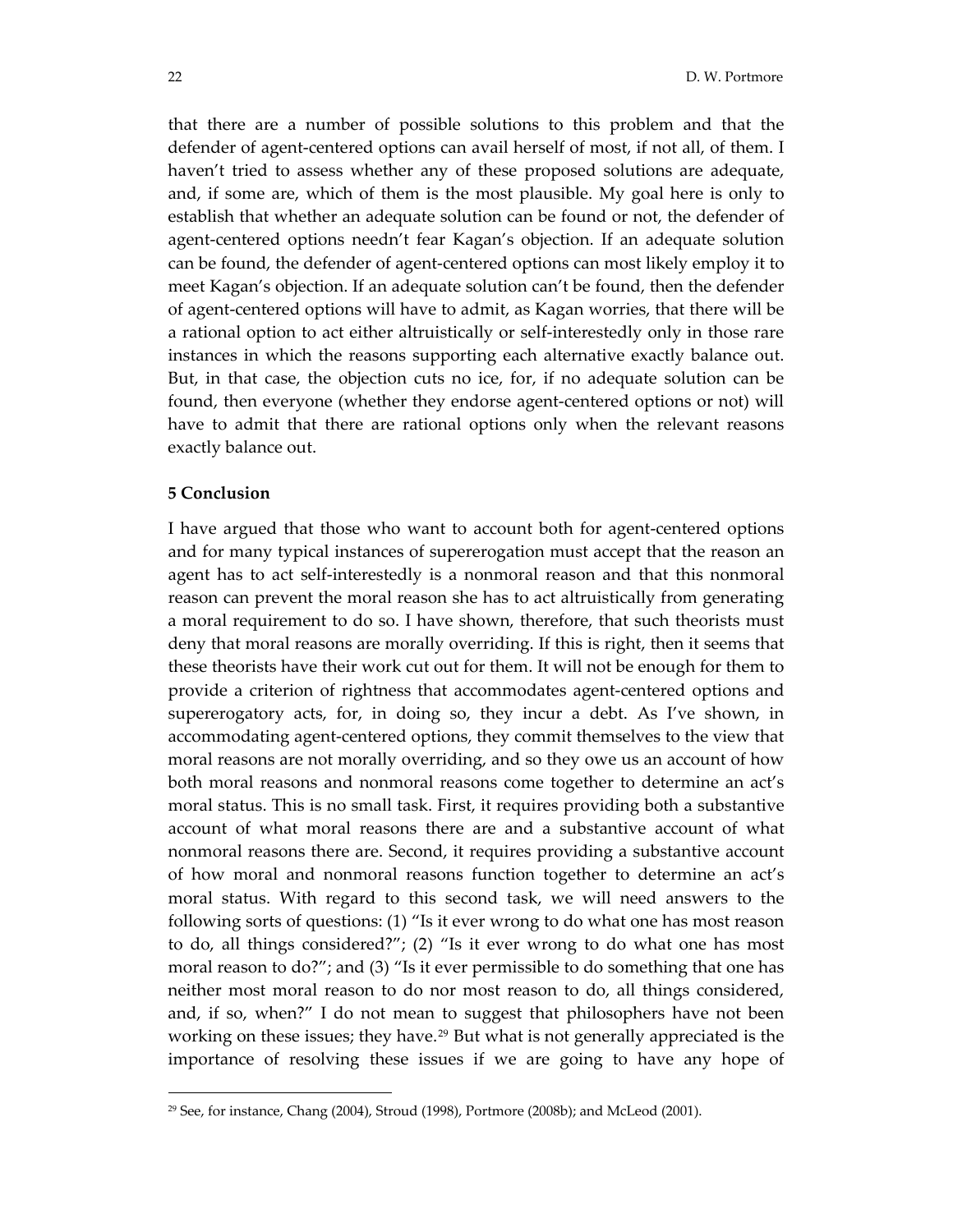defending a moral theory that accommodates agent‐centered options and supererogatory acts.

**Acknowledgement**  For helpful comments and discussions, I thank Richard Arneson, Noell Birondo, Dan Boisvert, Campbell Brown, Michael Byron, Dale Dorsey, Nir Eyal, Joshua Glasgow, G. Shyam Nair, Derek Parfit, Betsy Postow, Mark Schroeder, David Shoemaker, Mark van Roojen, Michael J. Zimmerman, numerous anonymous referees, students in my Spring 2006 seminar entitled "The Limits of Morality," and the audience at my 2006 Pacific APA colloquium.

# **References**

Bratman, M. E. (1994). Kagan on 'The appeal to cost'. Ethics, 104, 325‐332

- Byron, M. (2005, April). Alternative consequentialisms. (Paper presented at Lingnan University, Hong Kong)
- Chang, R. (2002). The possibility of parity. Ethics, 112, 659‐688
- Chang, R. (2004). Putting together morality and well‐being. (In P. Baumann & M. Betzler (Eds.), Practical conflicts: New philosophical essays (pp. 118‐158). Cambridge, Cambridge University Press)
- Dreier, J. (2004). Why ethical satisficing makes sense and rational satisficing doesn't. (In M. Byron (Ed.), Satisficing and maximizing (pp. 131‐154). Cambridge: Cambridge University Press)
- Gert, J. (2003). Requiring and justifying: Two dimensions of normative strength. Erkenntnis, 59, 5-36
- Gert, J. (2004). Brute rationality: Normativity and human action. (Cambridge: Cambridge University Press)
- Gert, J. (2007). Normative strength and the balance of reasons. Philosophical Review, 116, 533‐562
- Gert, J. (2008). Michael Smith and the rationality of immoral action. The Journal of Ethics, 12, 1‐23
- Hardwood, S. (1998). Eleven objections to utilitarianism. (In L. Pojman (Ed.), Moral philosophy: A reader (pp. 179‐92). Indianapolis: Hackett Publishing)
- Kagan, S. (1989). The limits of morality. (Oxford: Clarendon Press)
- Kagan, S. (1991). Replies to my critics*.* Philosophy and Phenomenological Research, 54, 919‐928
- Kagan. S. (1994). Defending options. Ethics, 104, 348‐351
- Kawall, J. (2003). Self‐regarding supererogatory actions. Journal of Social Philosophy, 34, 487‐498
- McLeod, O. (2001). Just plain 'ought'. The Journal of Ethics, 5, 269‐291
- Parfit, D. (2008). Climbing the mountain. Retrieved January 29, 2008, from http://individual.utoronto.ca/stafforini/parfit/parfit\_‐\_climbing\_the\_mountain.pdf
- Portmore, D. W. (2008a). Imperfect reasons. Retrieved January 24, 2008, from http://www.public.asu.edu/~dportmor/Imperfect\_Reasons\_and\_Rational\_Options.pdf
- Portmore, D. W. (2008b). Dual‐ranking act‐consequentialism. Philosophical Studies (in press)*.* DOI 10.1007/s11098‐006‐9059‐7
- Portmore, D. W. (2007). Consequentializing moral theories. Pacific Philosophical Quarterly, 88, 39‐ 73
- Portmore, D. W. (2003). Position-relative consequentialism, agent-centered options, and supererogation. Ethics, 113, 303‐332
- Postow, B. Supererogation again. Journal of Value Inquiry, 39, 245‐253
- Raz, J. (1999). Engaging reason. (Oxford, Oxford University Press)
- Sidgwick, H. E. (1907) The method of ethics. (London: Macmillan and Company)
- Slote, M. (1991). Shelly Kagan's *The Limits of Morality.* Philosophy and Phenomenological Research, 54, 915‐917
- Sumner, L. W. (1996). Welfare, happiness, and ethics. (Oxford: Oxford University)